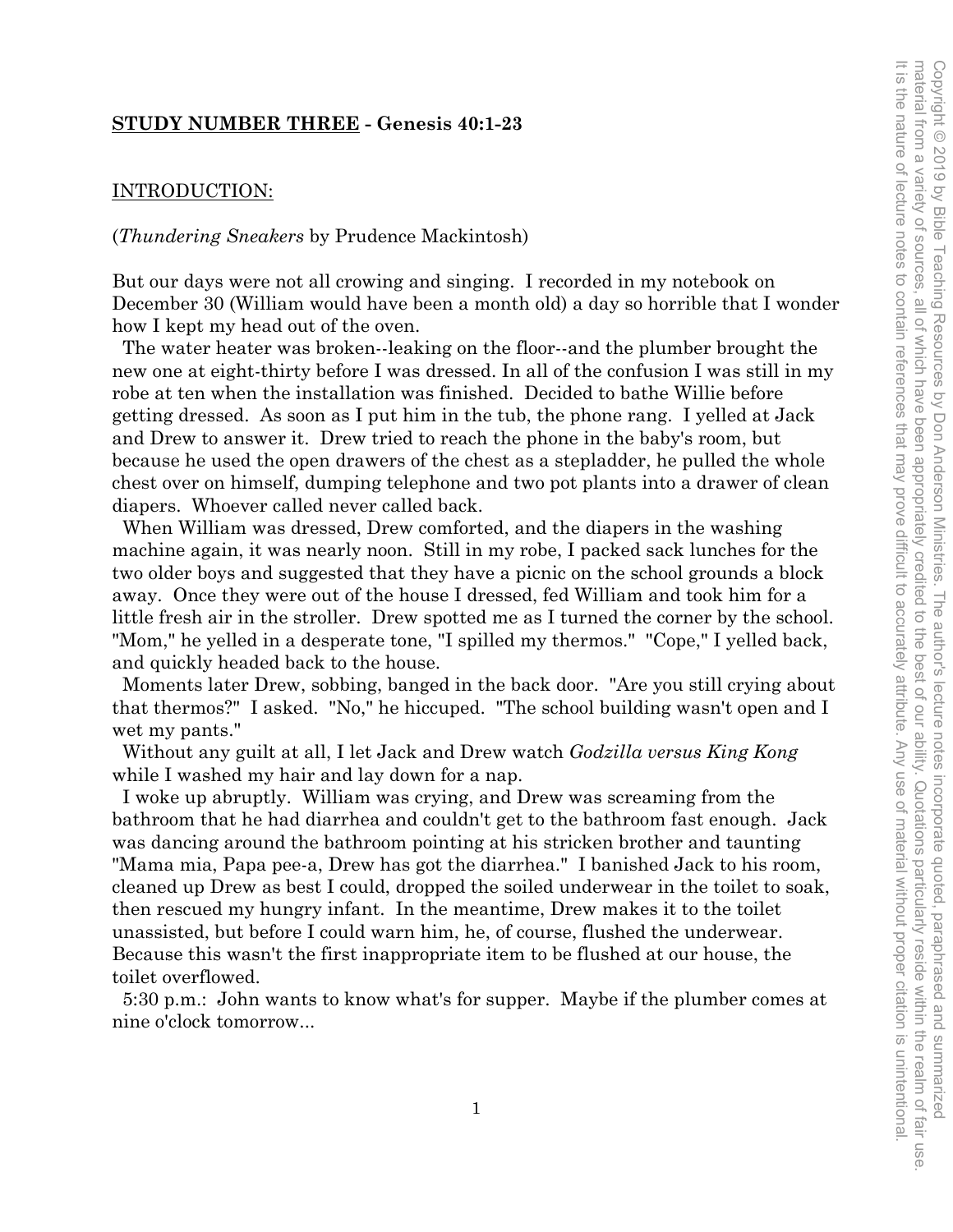#### (*When the Hurt Won't Go Away* by Paul W. Powell)

Paul tells about some of the mind-boggling, teeth-rattling, gut-wrenching experiences he faced as a missionary (2 Cor. 11:24-28). He was whipped at least five times with thirty-nine lashes on each occasion. He was beaten with sticks three other times. He was stoned at Lystra and left for dead; he suffered shipwreck on three occasions and as a result of one of them he was in the open seas for a day and a night.

In his many journeys he faced constant danger from the water, robbers who operated without restraint, and opposition from his own countrymen as well as from the heathen. Whether Paul was in the city or in the wilderness, on the seas or on the land, it was all the same. There were times when he was hungry, thirsty, and cold, without adequate clothing.

And if that were not enough, he carried on his missionary work while suffering constant and excruciating pain. He tells about this pain when he says, "There was given to me a thorn in the flesh, the messenger of Satan to buffet me" (2 Cor. 12:7). The word *thorn* suggests the nature of his affliction. It was intensely painful. The word *flesh* locates it. This was not some person or a group of persons who troubled Paul. It was his flesh; it was a physical affliction. Guesses as to what this thorn was range from epilepsy to migraine headaches, and from malaria and the fever that accompanies it, to inflamed eyes (see Gal. 4:13-15). But nobody can be sure of what it was. We only know that it was an intensely painful physical affliction that he suffered.

Singer Ray Charles was blind by the time he was seven years of age, probably due to glaucoma. He said that when his blindness came he could easily have sunk into apathy and self-pity. What saved him was his mother's courage and intelligence. She simply would not let him do that. She insisted that he become self-sufficient. So she made him scrub the floors, sweep, and even chop wood so that he would not have to depend on other people the rest of his life.

She told him, "You are blind, not stupid. You have lost your eyes, not your mind." There are many people who when trouble comes focus more on what they've lost than on what they have left. They go through life counting their blessings on their fingertips and their burdens on their pocket calculators. The result is that when real trouble comes, instead of walking through the valley of the shadow of death, they wallow in it. They become victims of despair and they indulge in self-pity.

(cont.)

Justice Brandeis once advised his impatient daughter, "My dear, if you would only recognize that life is hard, things would be so much easier for you." Birth and death are bookends that go on each side of life and give meaning to it.

The people who recognize and accept this are the ones who handle adversity best.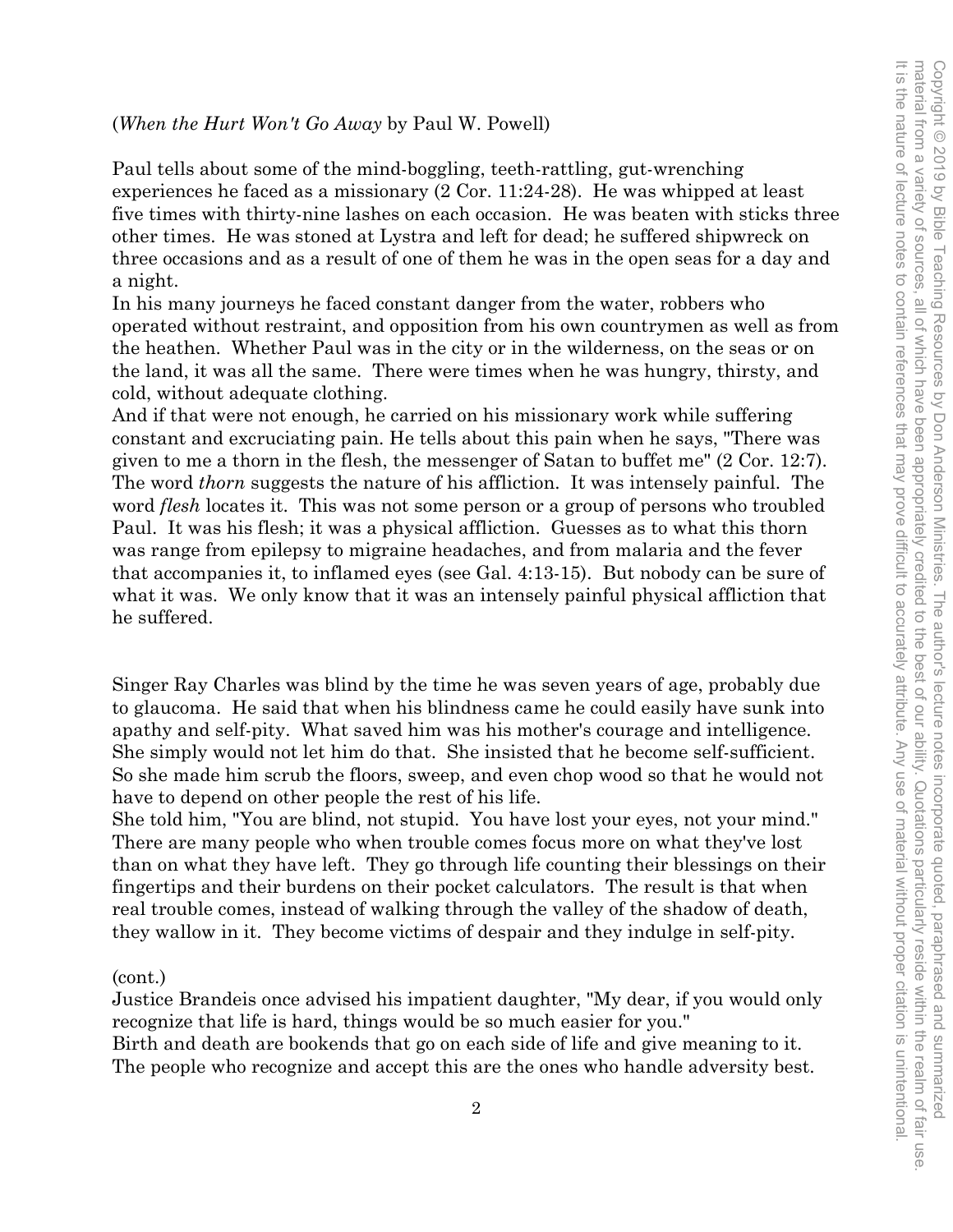In our study of the life of Joseph, we have noted that God spoke to him in his youth in giving him dreams of future exaltation. Since the time of those dreams we have watched him travel through numerous painful experiences.

The hatred of his brothers brought about the selling of Joseph into Egypt for twenty pieces of silver. And under God's providential watch care he was sold as the servant into the household of Potiphar. And it was in the midst of these circumstances that he was unjustly condemned for an act he did not commit and put in prison. And that is how our last study ended. We noted that the Lord was with him in prison, and he had found favor in the sight of the warden.

We have noticed that Joseph has been triumphant in every circumstance, taking it as part of God's overall plan to eventually fulfill the promises which he has made to Joseph in his life.

The scene of our study today opens in prison. This is Episode #3 in the "Days of our Lives" or "As the World Turns."

Joseph has probably been in prison about a year. I can imagine celebrating his birthday was probably a pretty traumatic time. He is now 28 years old, and it has been 11 years altogether since he has seen any of his family.

Genesis 16:3, 4

And after Abram had lived ten years in the land of Canaan, Abram's wife Sarai took Hagar the Egyptian, her maid, and gave her to her husband Abram as his wife. And he went in to Hagar, and she conceived; and when she saw that she had conceived, her mistress was despised in her sight.

v. 1 Some time later, the cupbearer and the baker of the king of Egypt offended their master, the king of Egypt.

The writer points out the fact that we are continuing "some time later," that is, following the unjust condemnation of Joseph and the casting of him in prison. Now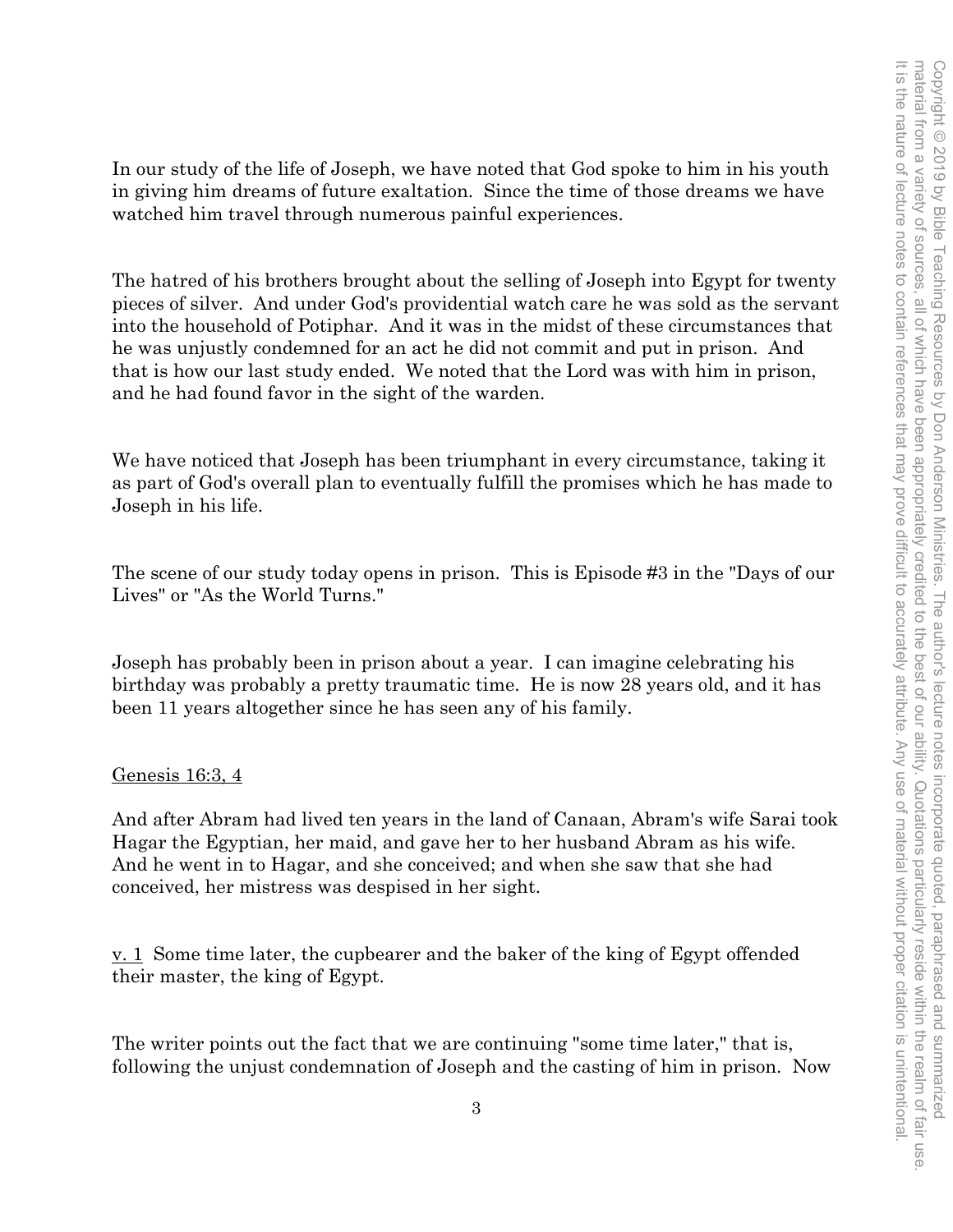God is providentially using circumstances which seem insignificant at the moment. How does the offense of a cupbearer and baker affect the life of Joseph? Many times it is the very small, insignificant things that happen around us that God is using as part of the all things to the full accomplishment in our lives of His will.

God is always coming to us in likely paths:

To Jacob it was at Bethel, and the Lord met him there and he knew not that the Lord was in that place.

To Moses it was in a burning bush.

To Saul it was while he was fetching his father's donkeys that he returns a crowned king.

Since Joseph has been in prison now for about a year, his expectation and anticipation level is probably at its highest. He is expecting any moment for some providential circumstances to happen, and all of this in anticipation of being freed from prison. After all, the Lord is with him in the prison.

How many times our expectations and anticipations are not the Lord's will for our lives.

I am sure if Joseph were alive today he could get involved in some of this positive thinking stuff that is going around and will himself right out of prison.

(*The Seduction of Christianity* by Dave Hunt & T. A. McMahon)

 Nor is it only the liberals who are falling into this trap. Presbyterian pastor Ben Patterson of Irvine, California, has observed:

 Of late, evangelicals have out-liberaled the liberals, with self-help books, positivethinking preaching, and success gospels.

Anyone who imagines that because he thinks certain thoughts or speaks certain words God *must* respond in a certain way, has slipped into sorcery, and, if not playing God, is at the very least attempting to manipulate God. Charles Capps, one of the leaders in the Positive Confession movement, says, "This is not theory. It is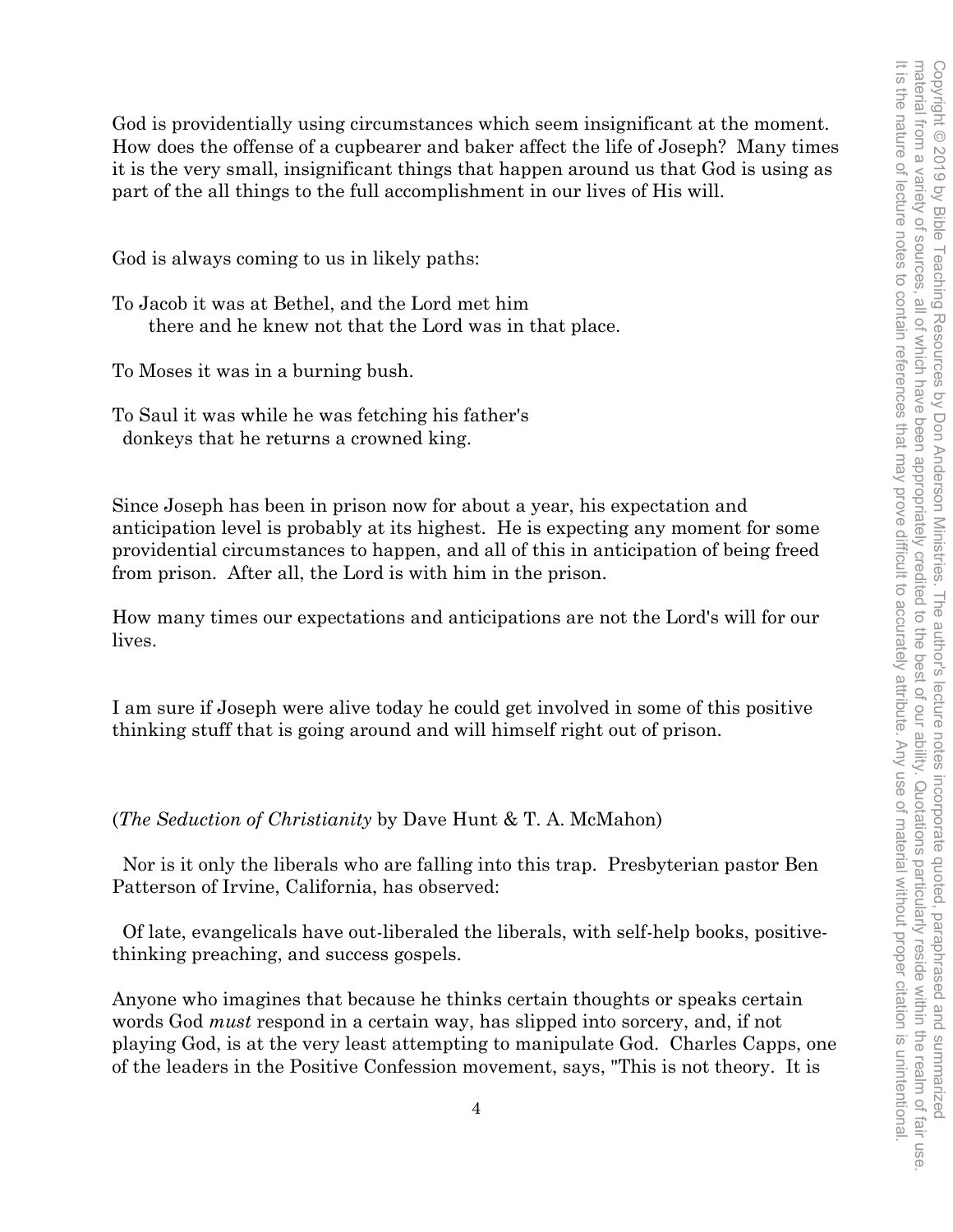fact. It is spiritual law. It works every time it is applied correctly.... You set them [spiritual laws] in motion by the words of your mouth...everything you say--will come to pass."

 Let it be known once and for all, God will not abdicate His lordship to the power of our minds, negative or positive. We are to seek only the mind of Christ, and His mind is not materialistic; it is not focused on success or wealth. Christ's mind is focused only on the glory of God and obedience to His Word. No other teaching so ignores the Cross and the corruption of the human mind. It bypasses the evil of our ruined Adam nature, and it takes the Christian's eye off Christ's gospel of eternal redemption and focuses it on earthly gain.

#### (cont.)

If we can make God or some cosmic Force do our bidding by the thoughts we think or words we speak, then we have achieved the sorcerer's goal: We have become masters of our own fate and can make anything happen that we want to happen simply by *believing* that it will happen. The power is in our *belief*, and God Himself must do what we *believe* He will do, because whatever we *believe* must come to pass!

It has been an astounding thing to watch how God has overruled in very difficult circumstances to bring about the ultimate fulfillment of his dreams to Joseph. First, the train of Ishmaelites coming at a point when the men were ready to recognize the opportunity of selling Joseph into Egypt and then to have him be in the house of Potiphar was in itself a marvelous, sovereign intervention. And now in prison to have contact with the chief butler or cupbearer and the baker of the king is just another way of preparing Joseph for his eventual exaltation into the place of leadership.

These two men evidently have a great deal of responsibility in the court of Pharaoh the king of Egypt.

The butler or cupbearer held a very close relationship to the king, and often spoke to him as he first tasted the wine to be sure that it was not poisoned and then gave it to the king to drink. Nehemiah was just such a cupbearer, who often found himself in the presence of royalty.

The baker had a big responsibility. At this particular time of Joseph's residence in Egypt there were 38 varieties of cake and 57 different types of bread, and the baker was really in charge of the whole dining room operation for the palace.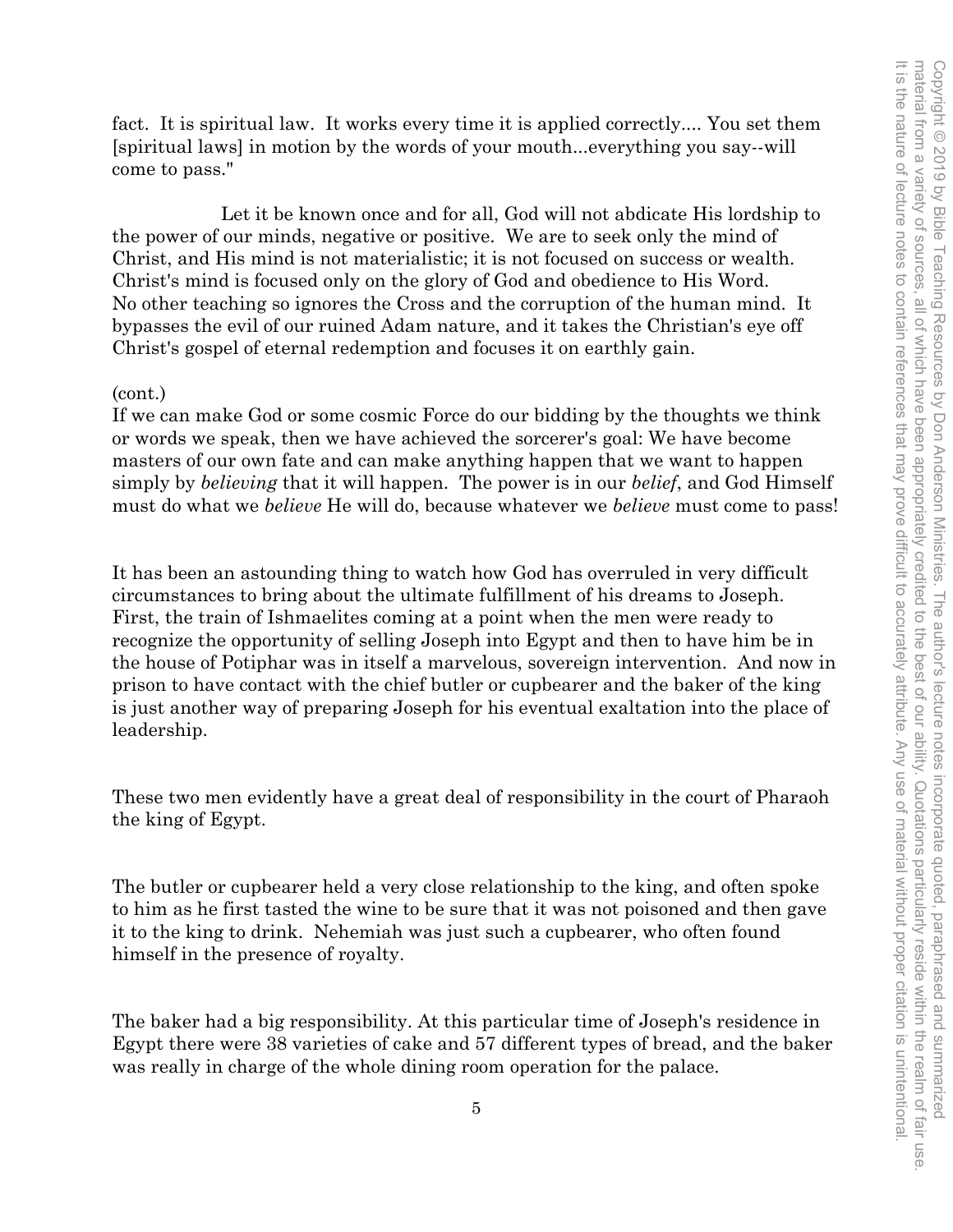You will remember that Potiphar placed everything in the hands of Joseph with the exception of the food service responsibility. The Egyptians were very careful about who held this place of leadership.

We do not have the record of the crime of these two men but in some way they have offended the king by what they have done. Perhaps they had entered into an alliance to try poisoning the king through the food which he ate.

Perhaps the grape juice had too much water in it or a fly was found swimming in it, and as a result the king was offended. For the baker perhaps the cornbread didn't rise and the carrot cake fell, and for a southern king this was a national crisis.

Whatever the offense, the king of Egypt was offended by their actions.

v. 2 Pharaoh was angry with his two officials, the chief cupbearer and the chief baker,

Evidently they had done something quite serious because the king became greatly angered with the two of them, and he felt they must both bear some of the responsibility for the action that took place.

<u>v. 3</u> and put them in custody in the house of the captain of the guard, in the same prison where Joseph was confined.

Now we begin to see divine providence at work. They were placed in prison where Joseph was also in prison.

The real problem with seeing divine providence at work is to cope with the process in patience. For Joseph, I am sure, that he senses this is God at work, and he is already counting the days of his freedom, only to discover that it is not God's will yet for him to be released.

(*Joseph: God's Man in Egypt* by Leslie Flynn)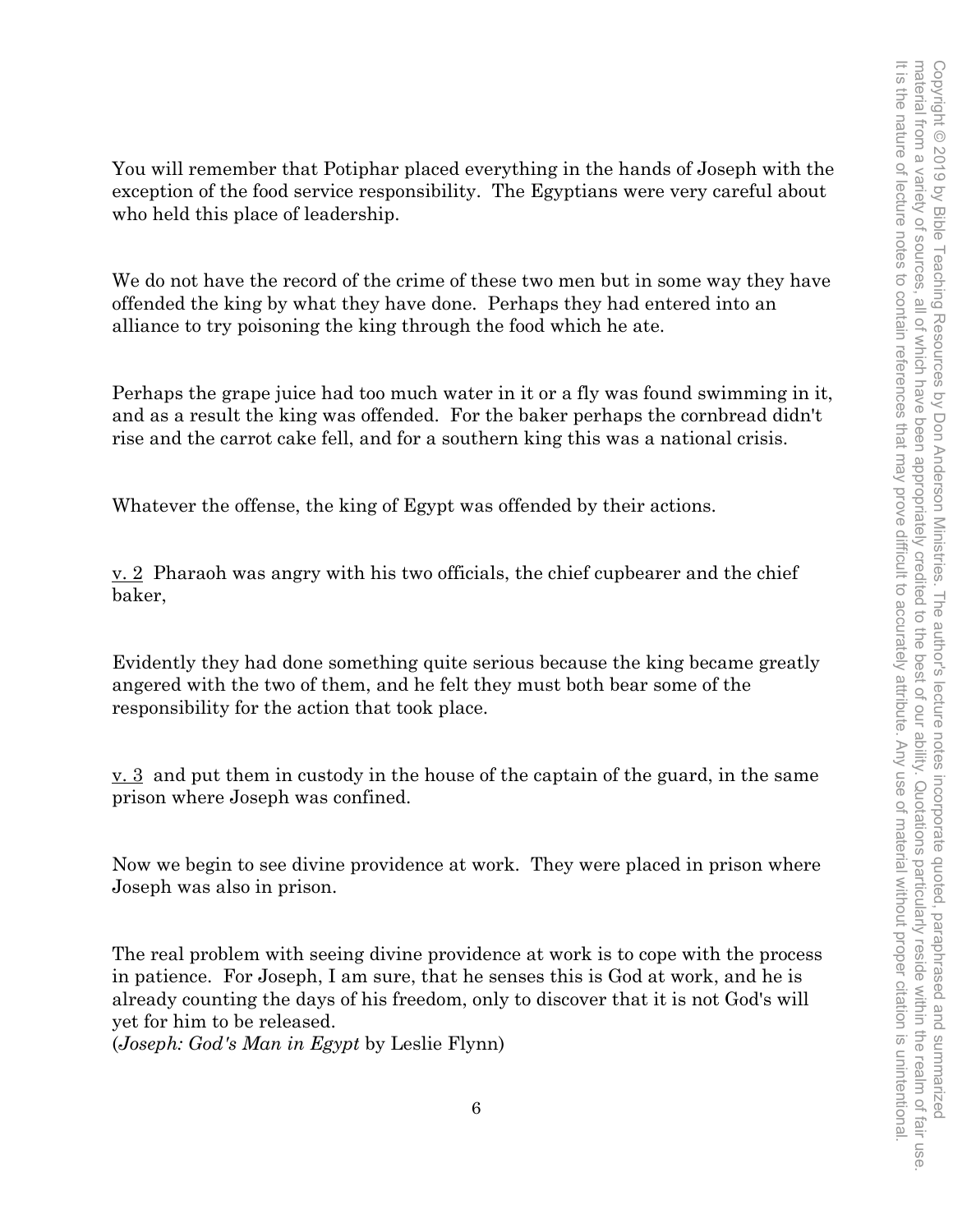We need to remember that God's help is always sure, His methods seldom guessed; Delay will make our pleasure pure, Surprise will give it zest. His wisdom is sublime, His heart profoundly kind; God is never before His time, And never is behind. --Anonymous

(*Has Life Given You a Lemon...Make Lemonade* by Robert D. Foster)

Finally . . . wait for Him to bring it to pass. Here is the age-old conflict between our wrist watch and God's timetable. Like little boys wanting a red fire engine for Christmas, we just can't wait to possess our coveted toy.

Christmas will never come. Dad isn't keeping his word. Mother doesn't seem to care. If we only knew! God is never before His time and never is behind. Commit . . . trust . . . wait!

"God gives His very best to those who leave the choice with Him."

 $\underline{v.}$  4 The captain of the guard assigned them to Joseph, and he attended them. After they had been in custody for some time,

The captain of the bodyguard is Potiphar, and it is really amazing to see that his relationship to Joseph is such as it is. Evidently, there has been a restored relationship. The word of God is correct: He will make even your enemies to be at peace with you. He now trusts Joseph in prison with the responsibility of the cupbearer and the baker.

Evidently, Potiphar did not believe the story of his wife, and to keep her from embarrassment he does not allow Joseph to go free but does deal kindly with him in prison. You have to admire Joseph that he holds no bitter grudge but is just a faithful servant in these circumstances because it would have been awfully easy for him to have gotten very angry with Potiphar for dealing with him so unjustly.

We read that they were "in custody for some time."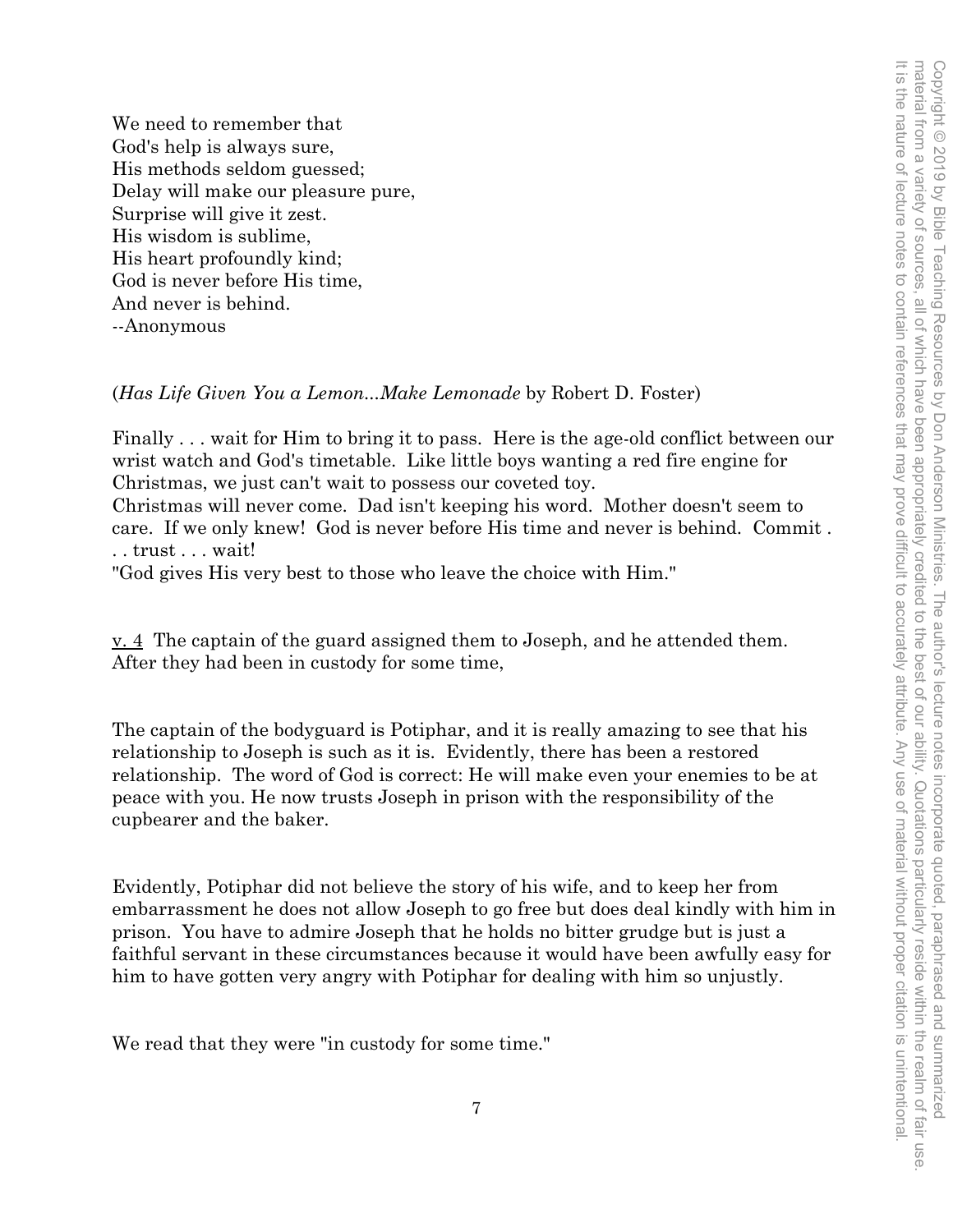Joseph used the time in prison as an opportunity to minister to the needs of others, and thus it helped to lighten his own load.

Joseph is seen as a willing worker, and Joseph had a deep conviction that God was controlling the disappointing and discouraging experiences in his life. The offenses of a butler and baker were planned with Joseph's welfare in view.

## (*When the Hurt Won't Go Away* by Paul W. Powell)

"The world breaks everyone, but afterward many are strong in the broken places."

 It is remarkable what people have been able to do while suffering in prison when their responses were right. John Bunyan in Bedford jail wrote *Pilgrim's Progress;* Luther imprisoned in Wartburg Castle translated the entire New Testament into the German language; Dietrich Bonhoeffer wrote *The Cost of Discipleship* while locked in a Nazi prison; the Apostle John, exiled on the Isle of Patmos, wrote the book of Revelation; and the Apostle Paul, confined in a Roman prison and chained to a guard twenty-four hours a day, still proclaimed the Gospel. Since these men under such mighty handicaps could and did dare to make progress in history, why shouldn't we?

Joseph could see through this experience with Potiphar that God vindicates His own and lets us always leave our cause with him, and God will take care of the situation and the circumstances when we have been unjustly condemned.

We do not really know the profound significance of many of the simplest details of daily life; and happy is the eye of man open to see the hand of God in everyday events.

The secret to victory in traumatic circumstances is to see with the eye of man the hand of God in every event.

In this relationship with Potiphar there is no bitterness on Joseph's part, only SILENCE and SERVICE.

There is no tonic for sorrow like ministry to others. If our life is woven with the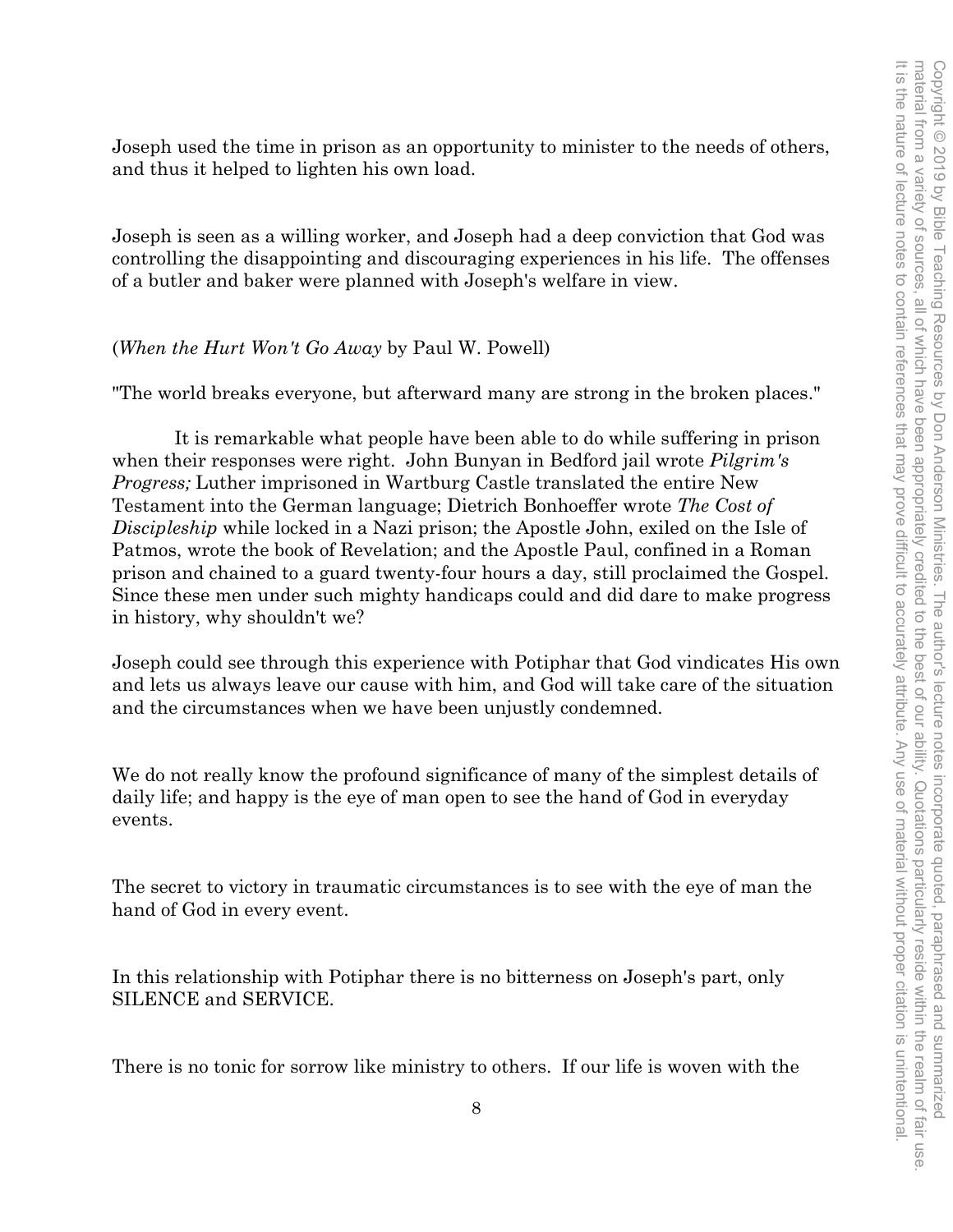dark shades of sorrow, we should not sit down and deplore in solitude our hapless lives but arise to seek out those who are more miserable than we are, bearing them a balm for their wounds and love for the heartbreaks. And if we are unable to give much practical help, we need not abandon ourselves to the gratification of lonely sorrow.

v. 5 each of the two men--the cupbearer and the baker of the king of Egypt, who were being held in prison--had a dream the same night, and each dream had a meaning of its own.

After being confined in prison for some time and being served by Joseph, and having developed a relationship with him on a daily basis, they both had a dream the same night. And each man with his own dream, and each dream with its own meaning.

By the fact that they both dreamed on the same night, it is something which troubled them and felt it was possibly divine intervention, and also prophetic in significance as to what was going to be their lot in the near future.

v. 6 When Joseph came to them the next morning, he saw that they were dejected.

Joseph was making his usual rounds the next morning with food and supplies for the prisoners. And with a smile and warm greeting they were usually cheered by his constant and consistent attitude of enthusiasm. He would greet them with a bowl of hot water and towel, a disposal Gillette razor and some shave cream, some Speed Stick, and some Polo aftershave. Then he would bring their meal trays and a copy of the Pyramid Journal for them to read to be kept up to date on what was happening in the outside world.

On this morning, however, when he comes to them, he observes that both of them are dejected. They are looking down. They don't have any good words to say. They are in sorrow and upset over something that has happened through the night.

For both of them to dream the same night meant that there was some divine significance behind what they had dreamed. The dejection, the fear, the anxiety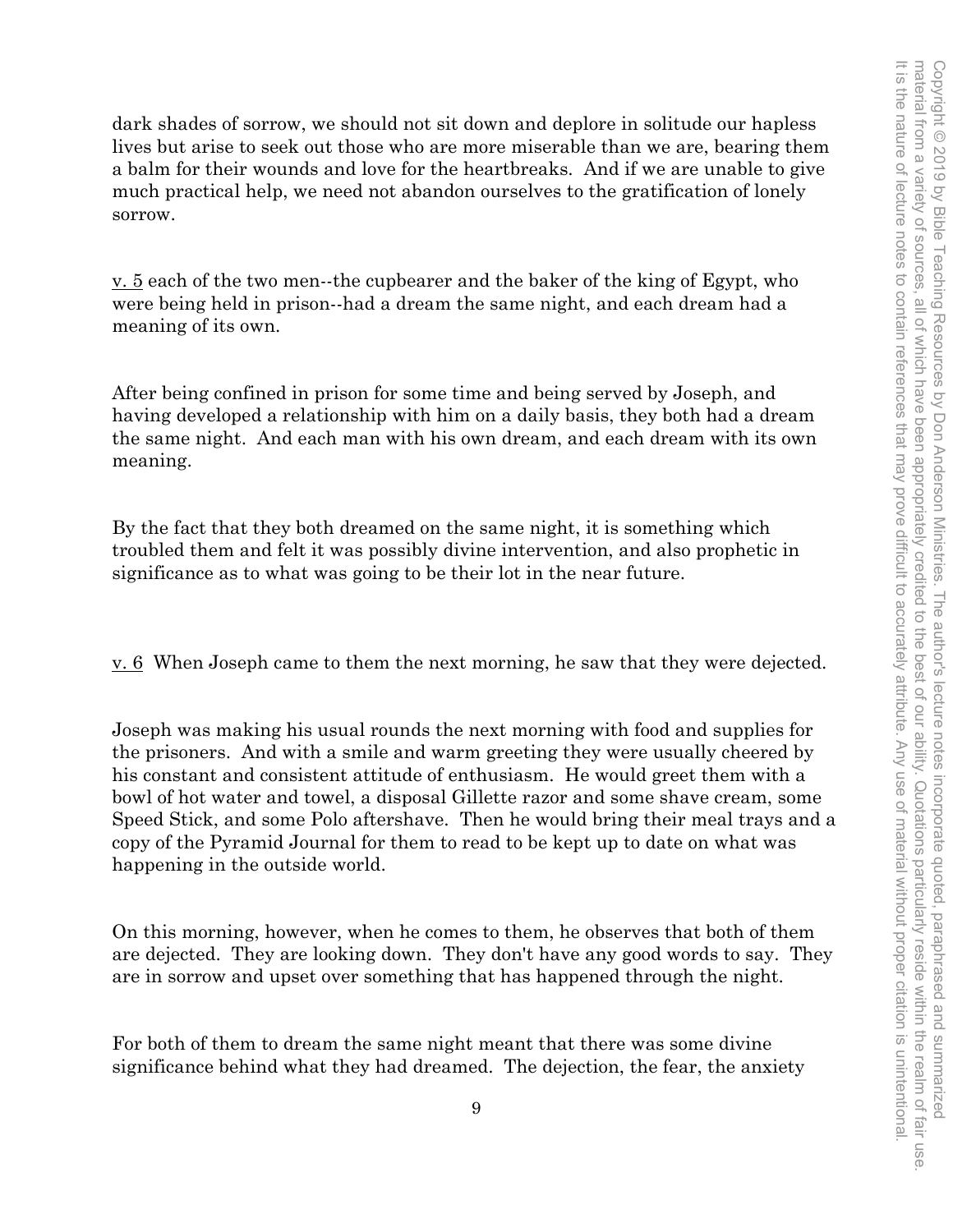probably has to do with the fact that a course of judgment has been reached by Pharaoh and they don't understand the dreams they have had. Should not some of this same holy respect and concern be among us in our land today.

#### (*The Rebirth of America* by the Arthur S. DeMoss Foundation)

Does the black shadow of judgment already loom over our land? As America has permitted homosexuality to establish itself as an "alternate lifestyle," it has also reeled from the frightening spread of sexually transmitted diseases. Sin begets its own consequences, both on individuals and nations. As it opened the doors to abortion, it found itself a party to wholesale murder and inherited a whole new set of social problems.

As it pulled the Judeo-Christian moral foundations from its schools, it invited an epidemic of drugs, rebellion and classroom assaults.

As it let its military respect slide, the Communists added new pieces of geography to its campaign of world conquest, and millions more around the world lost their freedoms.

It was Thomas Jefferson who said, "Indeed, I tremble for my country when I reflect that God is just and that His justice cannot sleep forever."

## (*The Rebirth of America* by the Arthur S. DeMoss Foundation)

 We have been the recipients of the choicest bounties of heaven. We have been preserved, these many years, in peace and prosperity. We have grown in numbers, wealth and power, as no other nation has ever grown. But we have forgotten God. We have forgotten the gracious hand which preserved us in peace, and multiplied and enriched and strengthened us; and we have vainly imagined, in the deceitfulness of our hearts, that all these blessings were produced by some superior wisdom and virtue of our own. Intoxicated with unbroken success, we have become too self-sufficient to feel the necessity of redeeming and preserving grace, too proud to pray to the God that made us! It behooves us, then to humble ourselves before the offended Power, to confess our national sins, and to pray for clemency and forgiveness. April 30, 1863 President Abraham Lincoln's

Proclamation for a National Day of Fasting, Humiliation and Prayer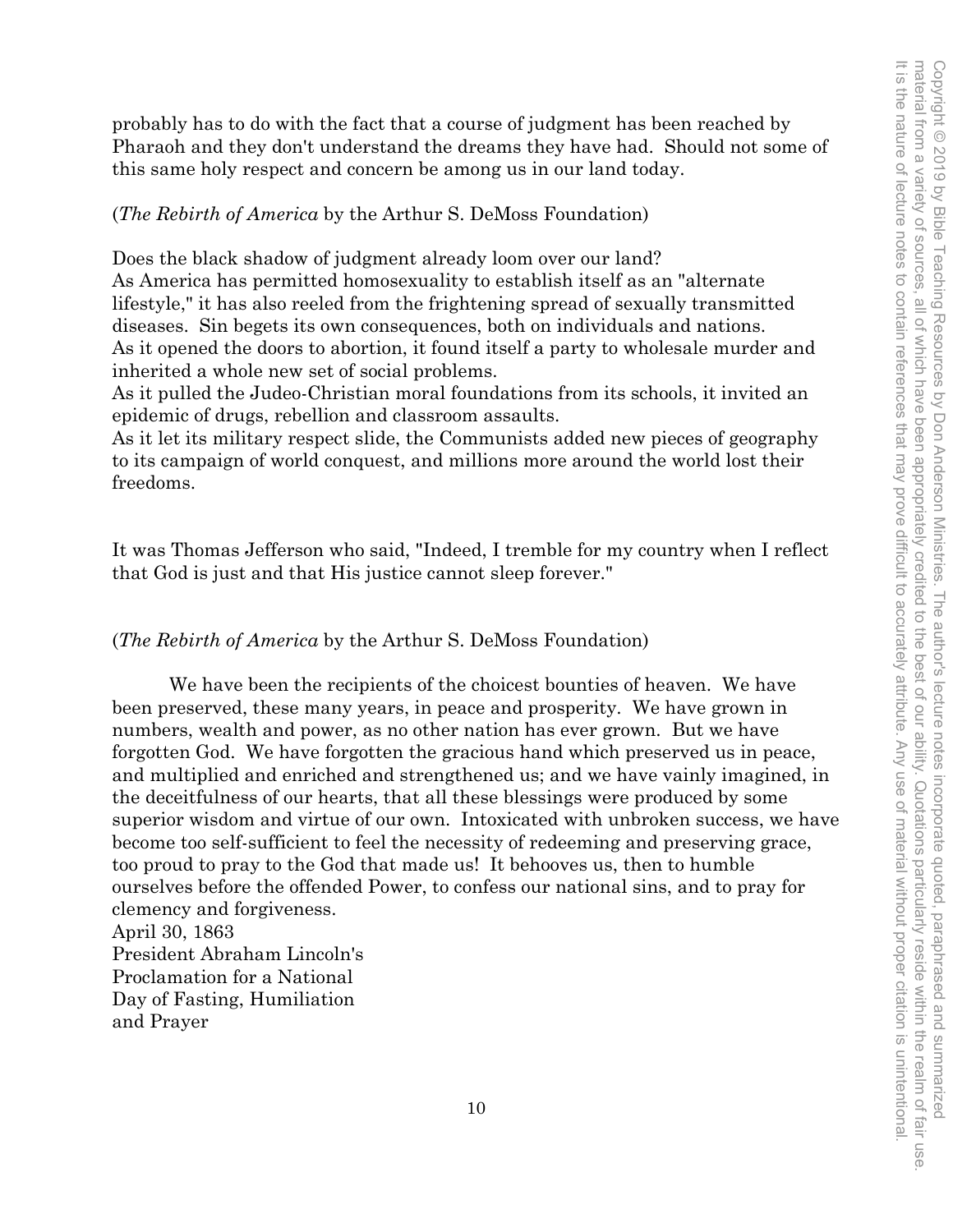v. 7 So he asked Pharaoh's officials who were in custody with him in his master's house, "Why are your faces so sad today?"

He could look at them and tell that there was something wrong. Their faces bore a look of sadness and anxiety, and so Joseph naturally, being sensitive to their needs, asked them the question, "Why are your faces so sad today?"

v. 8 "We both had dreams," they answered, "but there is no one to interpret them. "Then Joseph said to them, "Do not interpretations belong to God? Tell me your dreams."

The officials both recognized Joseph's deep concern and the fact that he had helped them on previous occasions by his joyful attitude to them and sweet servant spirit while they have been in prison. And so they immediately tell him the problem. "We have had a dream and there is no one to interpret it."

It is now going to be interesting to see Joseph's response. Joseph had some dreams too, and there has been such a delay in fulfillment of his dreams and things have been so much the opposite from what he had actually dreamed, you could wonder if Joseph's attitude about his own dreams might not be seen in the advice which he would give them. "Yeah, I had some dreams about eleven years ago, and they were dreams of grandeur and great glory. I would just suggest you forget them. Think no more about them. The dreams which I have had only mock me in my memory." But instead of all of this,

Joseph says to them, "Do not interpretations belong to God."

We learn from this that even the experience of being sold into Egypt and being in Potiphar's house and now in prison has not affected his relationship to God. He is still confident that God is at work.

Delay is not Denial—

Disappointment is His appointment—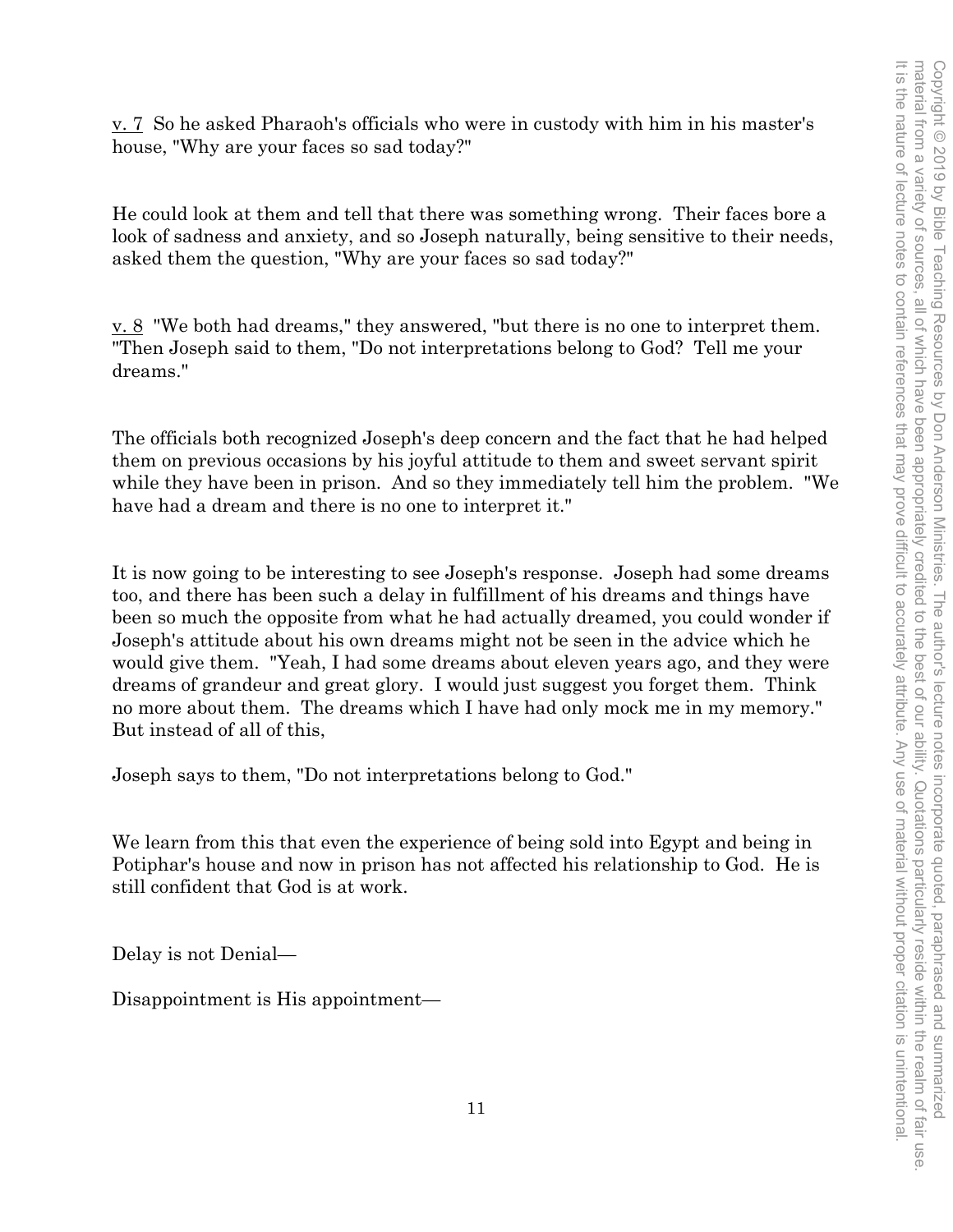#### Romans 8:37-39

But in all these things we overwhelmingly conquer through Him who loved us. For I am convinced that neither death, nor life, nor angels, nor principalities, nor things present, nor things to come, nor powers, nor height, nor depth, nor any other created thing, shall be able to separate us from the love of God, which is in Christ Jesus our Lord.

I am reminded of the story of the little boy who was talking to another little boy, and he said, "My dad and I know everything." Whereupon the other little boy asked a very hard question. And the little fellow who had been bragging said, "That is one for my father." Now Joseph in this situation is saying, "Do not interpretations belong to God. Tell it to me please."

How important it is for us to remember that in the midst of all of our traumatic trials and sufferings, we must not lose confidence in God. If the evil one can destroy our confidence in God, he has us whipped.

v. 9 So the chief cupbearer told Joseph his dream. He said to him, "In my dream I saw a vine in front of me,

v. 10 and on the vine were three branches. As soon as it budded, it blossomed, and its clusters ripened into grapes.

<u>v. 11</u> Pharaoh's cup was in my hand, and I took the grapes, squeezed them into Pharaoh's cup and put the cup in his hand."

The cupbearer tells his story first, and he is describing the normal routine duties of a cupbearer in taking Pharaoh's cup, squeezing the grapes into that cup and providing liquid nourishment.

v. 12 "This is what it means," Joseph said to him. "The three branches are three days.

The first part of the interpretation given by the Lord through Joseph is that the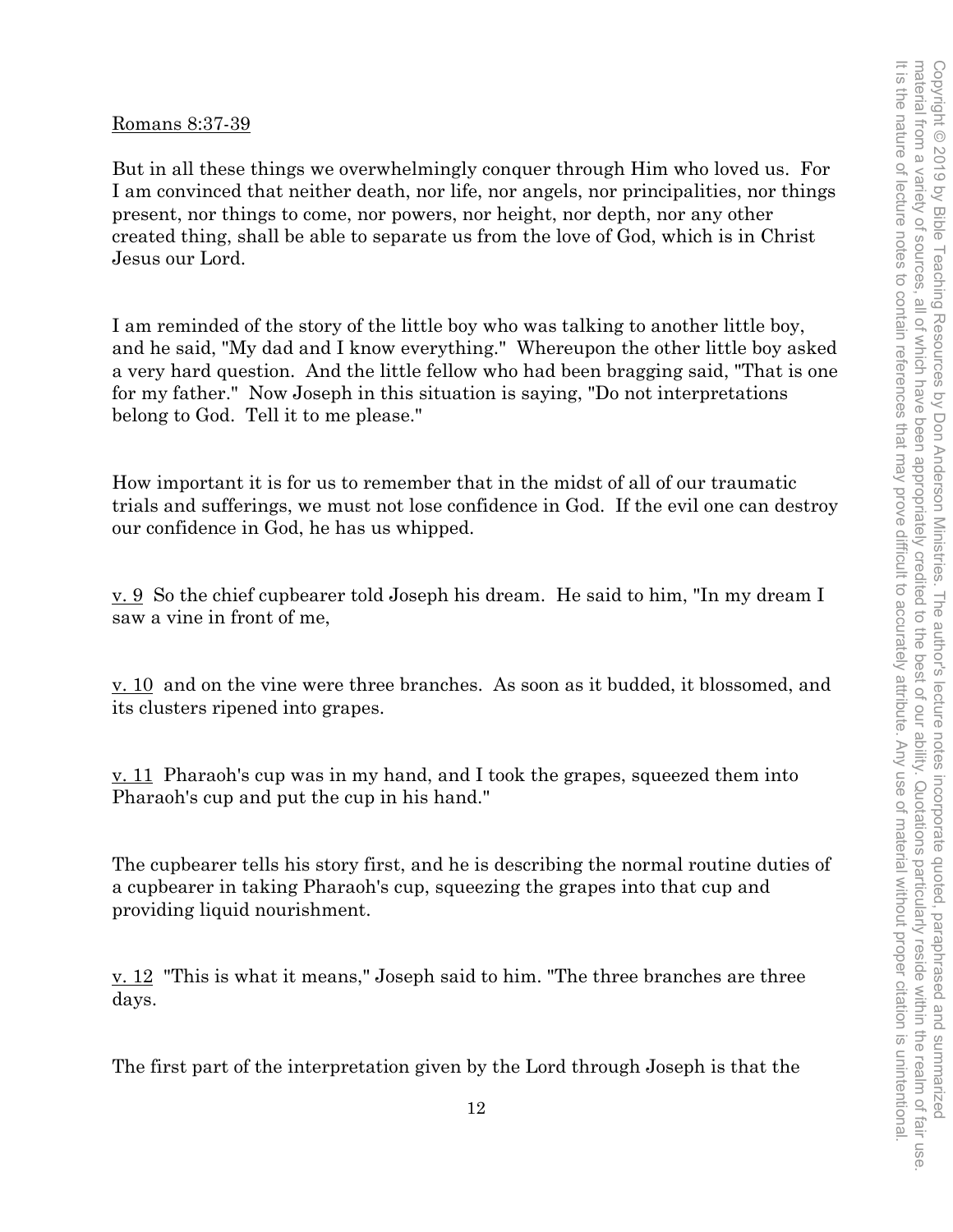three branches represent three days.

v. 13 Within three days Pharaoh will lift up your head and restore you to your position, and you will put Pharaoh's cup in his hand, just as you used to do when you were his cupbearer.

Joseph, in the interpretation of the dream, tells the cupbearer that there is good news in his dream. He is going to be restored to his office of the cupbearer of the king even as he had been before his imprisonment.

You can just sense the excitement and anticipation on the part of the cupbearer. I am sure he is already beginning to count the 72 hours that remain before he will be released from prison and restored to his original position.

v. 14 But when all goes well with you, remember me and show me kindness; mention me to Pharaoh and get me out of this prison.

Here we see the first touch of humanity in Joseph. He's asking for a return kindness for the joy that he has brought to the cupbearer in his interpretation of the dream.

This is not unlike the Lord Jesus, who at the institution of the ordinance of the Lord's Supper shared with His men, "This do in remembrance of Me." Joseph is endeavoring to see God's hand of deliverance in these circumstances and so is prompted to remind the cupbearer to be sure and remember him when these things come to pass.

Joseph is going to need to learn that his deliverance from prison is not going to be by the memory of a cupbearer but by the intervention of God.

You can just sense Joseph's feelings in this situation. Surely this must be God's way of deliverance. The anticipation is exceedingly high, feeling that the same 72 hours that are involved with the cupbearer are also going to be true of Joseph, and he is soon to be set free from the Egyptian prison.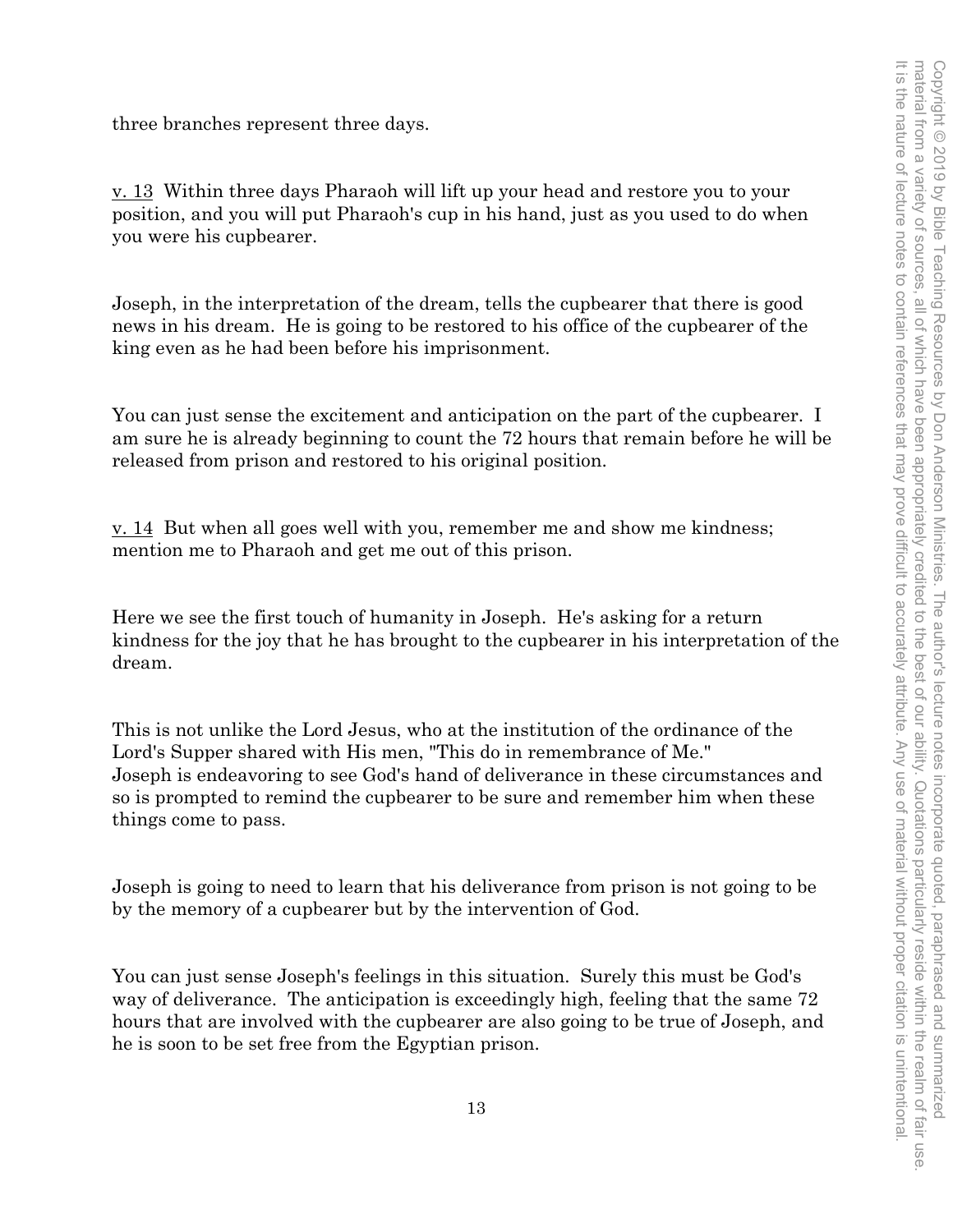All of our expectations and anticipations must be brought and placed at the foot of the cross and live with present reality, knowing that the Father is going to work in our lives.

We must maintain a spirit of openness and never let circumstances affect our relationship with Him.

(*Genesis* by Donald Grey Barnhouse)

It was natural for Joseph to ask an unregenerate man to speak on his behalf to an unregenerate king. But God did not allow this request to be granted. Deliverance was not to come from the memory of a butler, but by the intervention of God. In your own life, you doubtless have discerned that things which you got by working "angles" brought no satisfaction. But things which came from God in such a manner that you could see the working of the invisible, filled you with holy awe and brought keen delight to the depths of your soul. The Lord set forth this truth in Isaiah when He said, "Cease ye from man whose nose can hold only one breath; what's he worth anyway?" (Isaiah 2:22). Let us wait for the eternal breath of God. Lord, breathe upon us.

(*Joseph* by F. B. Meyer)

This cry, "Remember me," reminds us of the prayer of the dying thief to our Lord, as he was entering into the thick darkness. But how different the reply! The promise was quickly made and swiftly kept. And as the sun was setting over the western hills, the believing penitent had entered the city which is never bathed in sunset glory, and had learnt what it is to be in Paradise with Christ. Far otherwise it was with Joseph.

## Psalm 137:5, 6

If I forget you, O Jerusalem, may my right hand forget its skill. May my tongue cling to the roof of my mouth, if I do not remember you, if I do not consider Jerusalem my highest joy.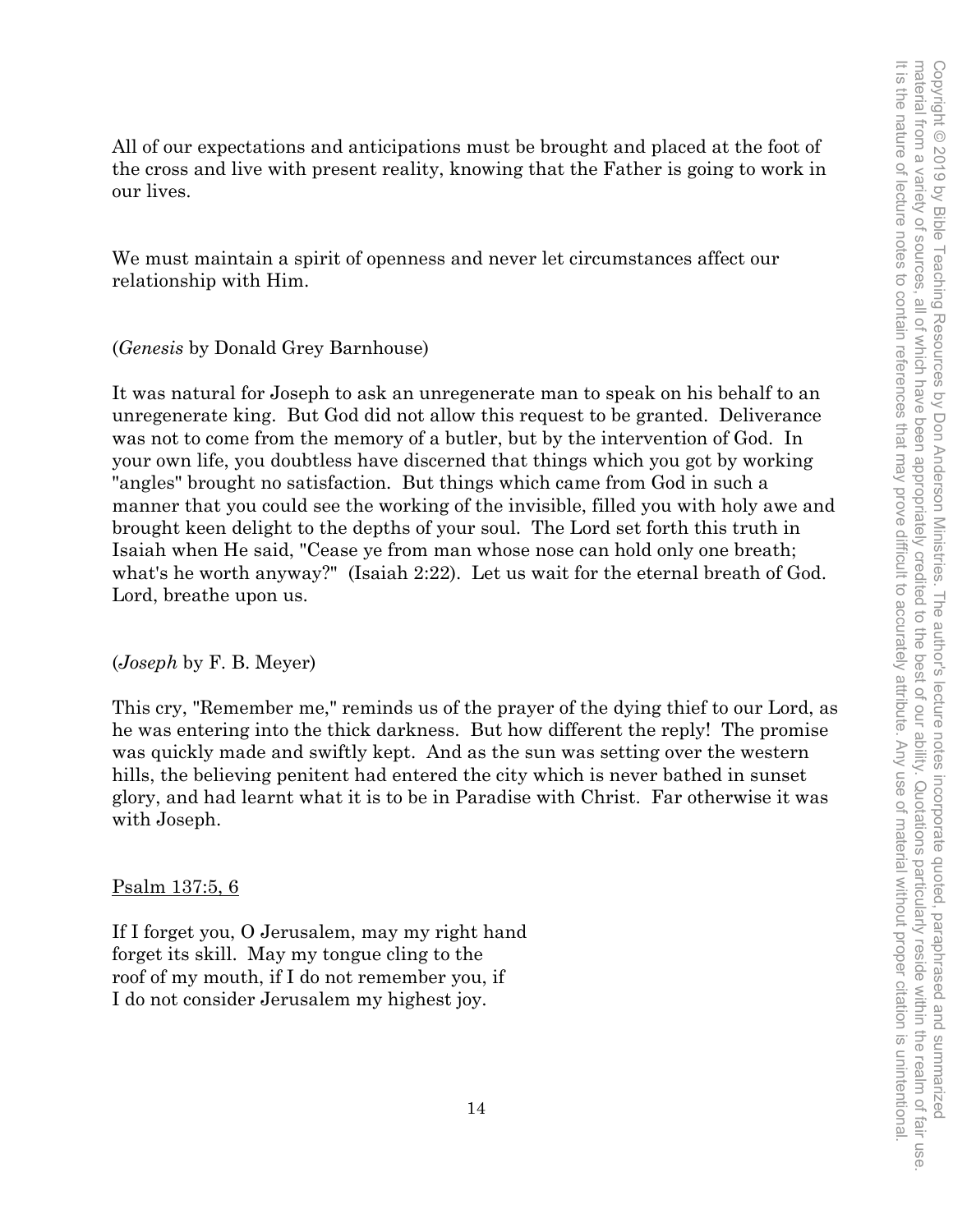v. 15 For I was forcibly carried off from the land of the Hebrews, and even here I have done nothing to deserve being put in a dungeon."

Joseph vindicates himself before the cupbearer by sharing with him the fact that there is no reason for him to be where he is. In making reference to the experience with his brothers, he chooses to use the word which would convey our thought of "kidnapped" or "carried away secretly by force" from the land of the Hebrews.

He is very kind to Potiphar and to Potiphar's wife when he only makes reference to the fact that he is innocent of the charges which have been brought against him, just like the Lord Jesus was unjustly condemned--so Joseph verifies this in his witness to the cupbearer.

"I have done nothing to deserve being put in a dungeon."

v. 16 When the chief baker saw that Joseph had given a favorable interpretation, he said to Joseph, "I too had a dream: On my head were three baskets of bread.

 $\underline{v}$ . 17 In the top basket were all kinds of baked goods for Pharaoh, but the birds were eating them out of the basket on my head."

You can sense the expectant anticipation of an interpretation which is also going to be for the good of the baker, and he hastily tells the details of his dream so that he can hear from Joseph the meaning of it.

You can see on the surface that they looked a lot alike, and the baker is very hopeful.

<u>v. 18</u> "This is what it means," Joseph said. "The three baskets are three days.

You can already sense the baker's anticipation in the parallel of the two dreams. It is a foregone conclusion that in another three days he is going to experience deliverance, even as the cupbearer had already been promised of deliverance.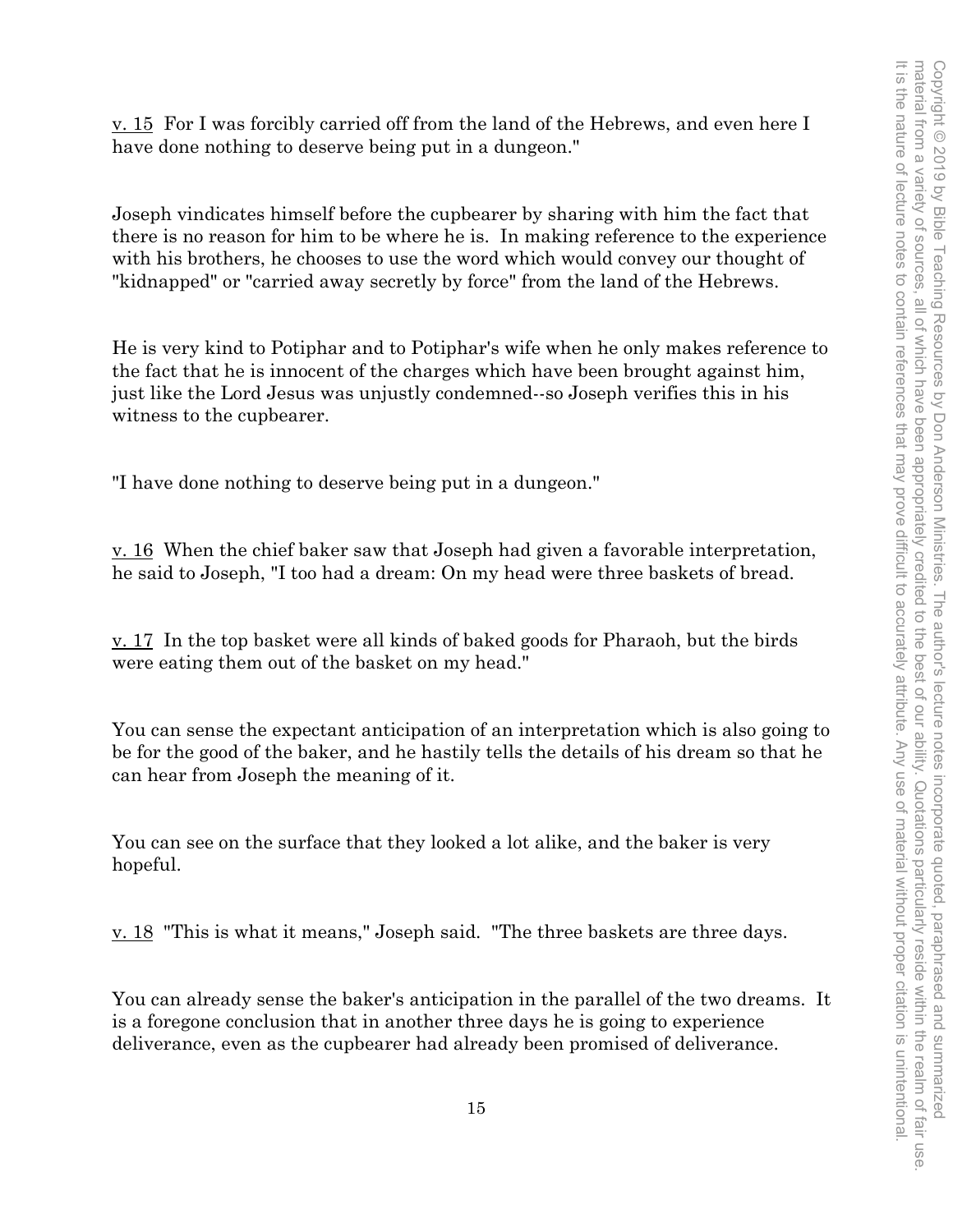One old farmer looked up into the sky and said to his friend, "See those clouds? I'm always tryin' to bring in the rain."

The baker's expectations and anticipations are not, sad to say, reality.

<u>v. 19</u> Within three days Pharaoh will lift off your head and hang you on a tree. And the birds will eat away your flesh."

What a courageous man we find in Joseph. He recognizes that he has a responsibility to every man to the good and to the bad. He is prophet of deliverance and prophet of death.

Just like Jesus hung on the cross between two thieves, one who responded and one who didn't, one who experienced death and the other deliverance, so Joseph is faithful in the presentation of God's interpretation of the dreams to these men.

Oh what an awesome responsibility as teachers of the Word of God not to be saying those things which men want to hear, but to be faithfully proclaiming the message of God independent of the desires of those who listen.

## 2 Tim. 2:15

Study to show yourself approved unto God, a workman that needeth not to be ashamed, rightly dividing the Word of truth.

## Luke 17:34-36

"I tell you, on that night there will be two men in one bed; one will be taken, and the other will be left. There will be two women grinding at the same place; one will be taken, and the other will be left. Two men will be in the field; one will be taken and the other will be left."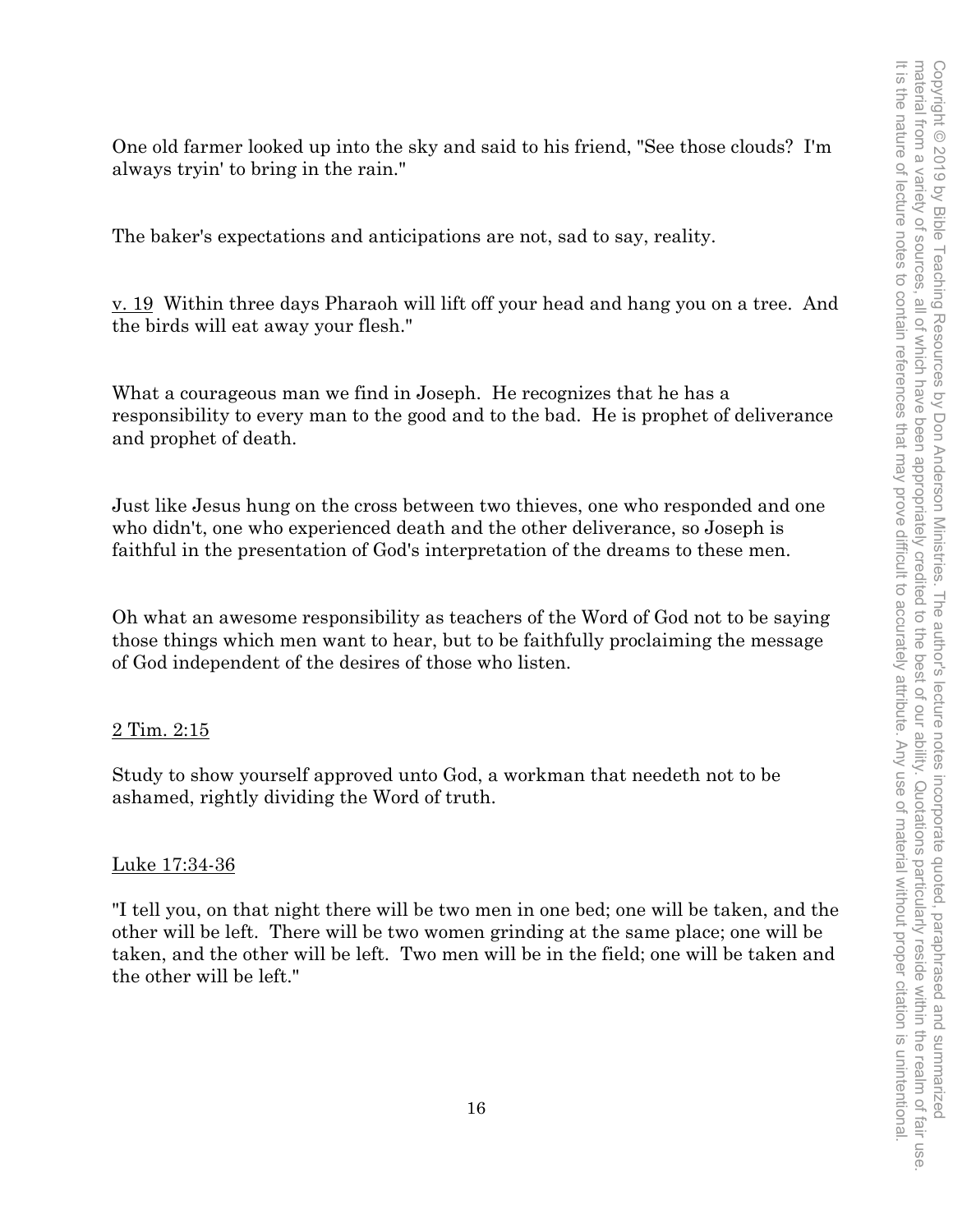#### John 3:18,36

"He who believes in Him is not judged; he who does not believe has been judged already, because he has not believed in the name of the only begotten Son of God. He who believes in the Son has eternal life; but he who does not obey the Son shall not see life, but the wrath of God abides on him."

Oh how much they look alike, but how different their destinies.

Not even for his own advantage would Joseph swerve from the truth. There is something much more satisfying than the recognition by men, and that is the consciousness of doing the will of God; and the deepest joy of life is being an instrument for Him to use.

Joseph is facing an intense pressure at this time to need to say something acceptable to both of these men so he will be securing his own release from prison. He does not yield to this whim or fancy, but is going to be faithful to God.

Joseph's life is characterized by faithful loyalty to God under all circumstances.

#### Acts 20:27

For I did not shrink from declaring to you the whole purpose of God.

v. 20 Now the third day was Pharaoh's birthday, and he gave a feast for all his officials. He lifted up the heads of the chief cupbearer and the chief baker in the presence of his officials:

It is on the third, the day of resurrection, that the great division among mankind will yet take place. For some it is DEATH, and for others it is DELIVERANCE.

### 1 John 5:11, 12

And this is the record that God has given to us eternal life, and this life is in His Son. He that has the Son has life, and he that has not the Son of God has not life.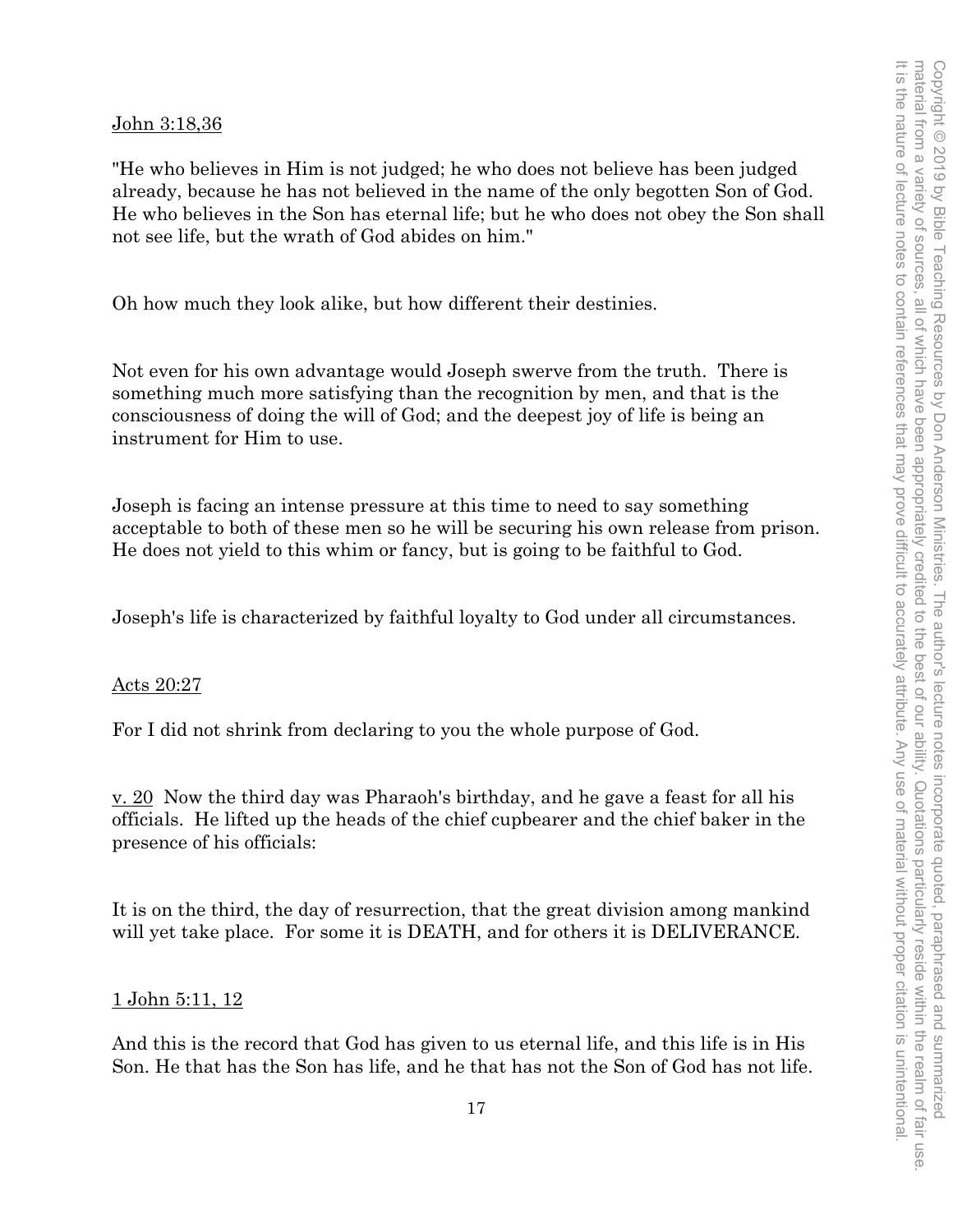## 2 Cor. 2:15, 16

For we are a fragrance of Christ to God among those who are being saved and among those who are perishing; to the one an aroma from death to death, to the other an aroma from life to life. And who is adequate for these things?

It was on the occasion of the Pharaoh's birthday that he had a feast for all of his servants. And he calls for the chief cupbearer and the chief baker.

v. 21 He restored the chief cupbearer to his position, so that he once again put the cup into Pharaoh's hand,

Just like Joseph had interpreted the dream, so the cupbearer is restored to his office.

v. 22 but he hanged the chief baker, just as Joseph had said to them in his interpretation.

What an impact this must have made to these two men to have realized that the dreams were interpreted perfectly by Joseph, and that three days following their dreams the fulfillment of these dreams was perfect in accordance with the divine interpretation that was presented to them by Joseph.

v. 23 The chief cupbearer, however, did not remember Joseph; he forgot him.

Our study today ends with Joseph now being alone in prison and the tragic statement: "The chief cupbearer did not remember Joseph; but forgot him."

Jacob was ready at the 14-year mark to leave Uncle Laban's house and go back home to the land, and he still had six years to go in God's program.

It has been 11 years now since Joseph left home, and he still has before him two more years of suffering in silence, serving in the prison.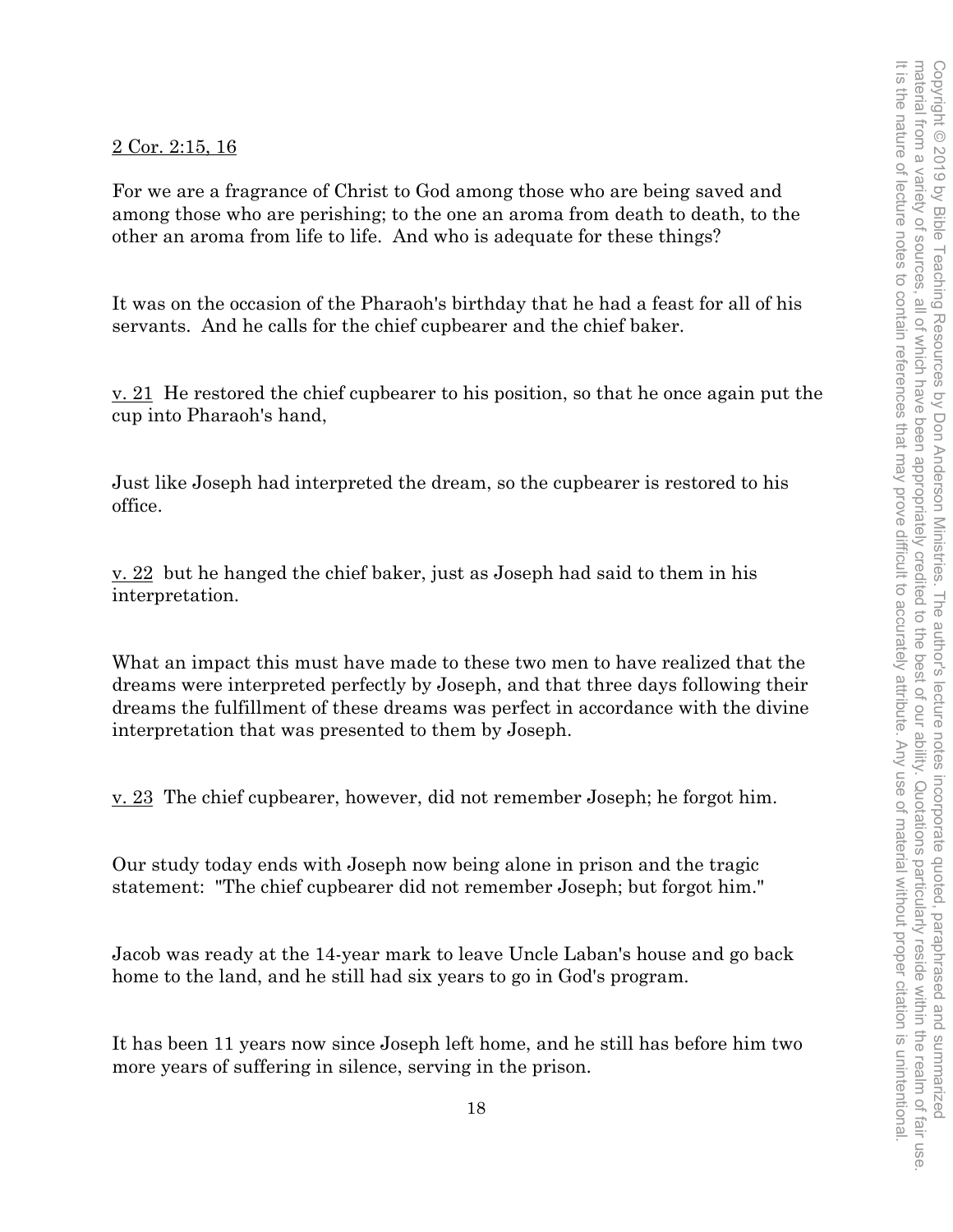Joseph is still going to need to have some time of discipline and preparation for the ultimate exaltation which the Lord has in store for him. And so Joseph could have easily been bitter toward the cupbearer and toward his straitened circumstances if he did not have his eyes upon the Lord who works out all of the events of our lives.

## (*Genesis* by Donald Grey Barnhouse)

Every time the prison door opened the next day and the next, Joseph must have started with expectancy, and wondered if this was his release. But there is no wind so cold as man's ingratitude. Men are moved to action by pride, ambition, covetousness, envy, wrath, revenge, hope or fear, but the motions of gratitude are very faint; indeed, they are scarcely perceptible. Lord, teach us to trust only in Thee.

## (*Joseph: From Pit to Pinnacle* by Charles R. Swindoll)

The reality is that he was forgotten. There are two things that should be highlighted about this particular abandonment:

A. Abandonment came not from an enemy, but from a friend.

B. Abandonment was not brief, but lengthy. In fact, it continued for two years. Note: There is one additional category of mistreatment we can add to our earlier list: Unfair abandonment from a friend you once helped. This is perfectly illustrated in Joseph's relationship with the cupbearer.

## (*When the Hurt Won't Go Away* by Paul W. Powell)

Andrew Murray, who lived and died a long time ago, sets out some principles that will help us in facing trials and difficulties in our lives with the right attitude. In times of trouble Andrew Murray suggests that God's trusting child may say:

First: He brought me here; It is by His will that I am in this strait place; in that will I rest.

Next: He will keep me here in His love, and give me grace in this trial to behave as His child.

Then: He will make the trial a blessing, teaching me the lessons He intends me to learn and working in me the grace He means to bestow.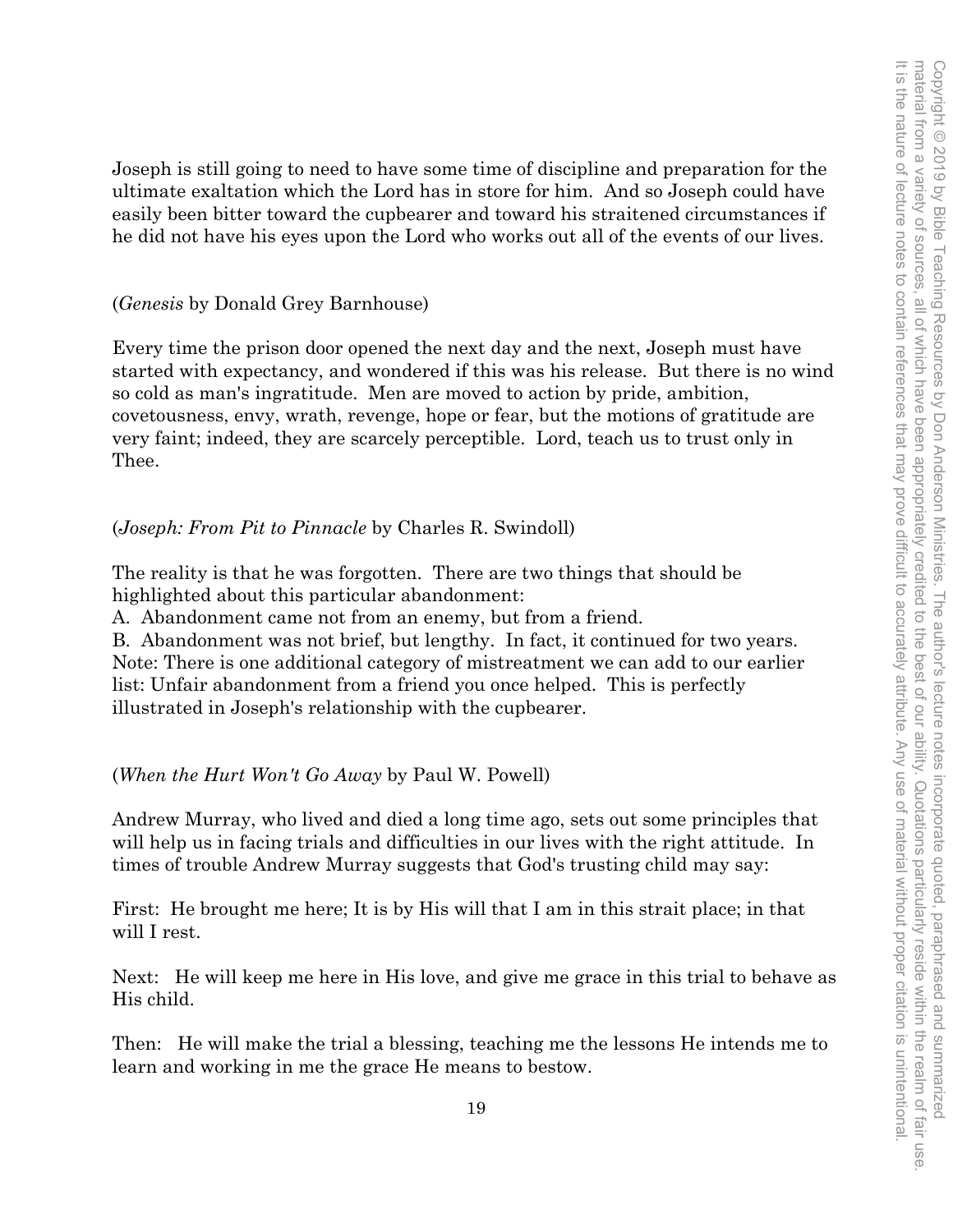## (*The Seduction of Christianity* by Dave Hunt and T. A. McMahon)

And to whatever extent we seek our own will, seek to use God to bring about our will, pander to our self-centered desires, or in any way are afraid or unwilling to surrender wholly to God's will--to that extent we are exalting ourselves to the position of gods, whether we call it that or not. The teaching is spreading that we don't *ask* God, but *command* Him to give us all that is our *divine right* to possess and enjoy.

 The biblical teaching of *supplication* has been replaced by the idea that we can get God to do whatever we want to by following the rules of the game. In reference to a house she wanted to buy, Gloria Copeland relates:

 I began to see that I already had authority over that house and authority over the money I needed to purchase it. I said, "In the Name of Jesus, I take authority over the money I need. (I called out the specific amount.) I command you to come to me...in Jesus' Name. Ministering spirits, you go and cause it to come."

 (Speaking of angels...when you become the voice of God in the earth by putting His Words in your mouth, you put your angels to work! They are highly trained and capable helpers; they know how to get the job done.)

## (cont.)

Our selfish ambition blinds us to the fact that God is not a "genie in the bottle" who exists to do our bidding whenever we summon him, but is the Creator of all, who calls us to turn from our folly to submit to His will.

(*Necessary Losses* by Judith Viorst)

We are separate people constrained by the forbidden and the impossible, fashioning our highly imperfect connections. We live by losing and leaving and letting go. And sooner or later, with more or less pain, we all must come to know that loss is indeed "a lifelong human condition."

#### (*Building Life on the Promises* by Robert D. Foster)

When God tells you to "stand still"... He encircles and protects. When God tells you to "be" . . . He will give you the power to become. When God tells you to "go" . . . He opens a path through the sea.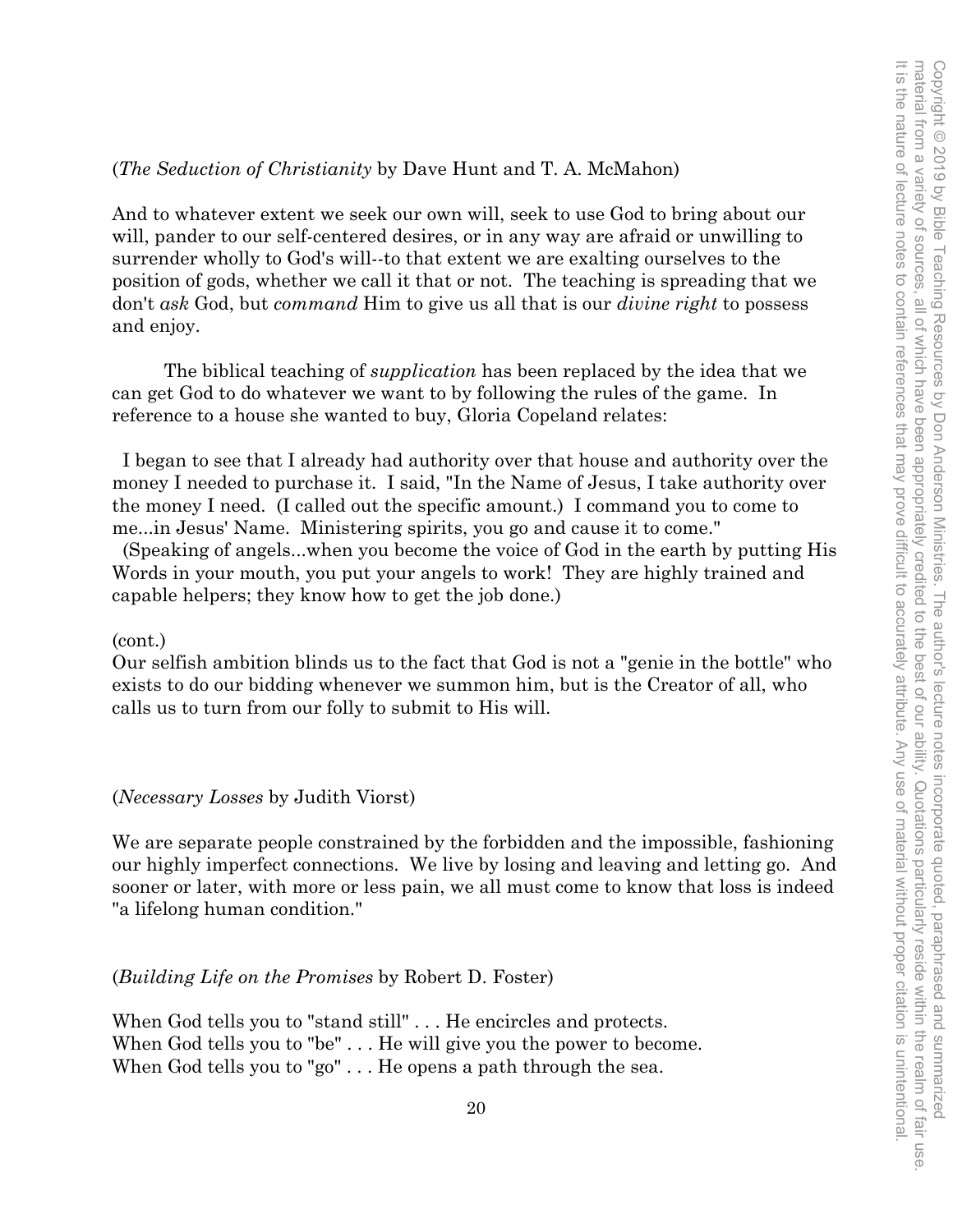Right now you don't know what to do. It looks dark and threatening. Let God take the initiative. If you will wait, God will work! Cease from your trying  $\dots$ start to trust and praise Him for what He is going to do.

Joseph was 13 years in a state of humiliation but each of these years served as a significant contribution to the ultimate place of leadership that is going to be given to Joseph.

Jesus must also bear some of the same reproach in realizing that soon we forget all the grace which He has showered upon us--in His own personal involvement in our dilemma by going all the way to Calvary's cross to give His life that we might have the freedom of the beautiful relationship that we have in Christ, and yet how soon do we forget.

Even a cup of cold water is not forgotten by our Father. A godly act of a servant's heart has to be free from obligation or appreciation.

Agape love does not demand a response.

We have a picture of the black ingratitude in the human heart. We have a cupbearer who could receive favors without acknowledging or returning them.

Men too often write the record of grudges in marble and favors in water.

The only thing that will bear Joseph up through these circumstances is that in the face of human ingratitude, there is always the all-seeing eye of God and the ultimate divine recognition.

Once again we see in verse 23 some of the "all things which work together for good," for if Joseph had been released now, then he would have been out of the country before Pharaoh's dreams could have taken place; and the hand of God is in Joseph's adversity, even though it is going to be prolonged for another two years.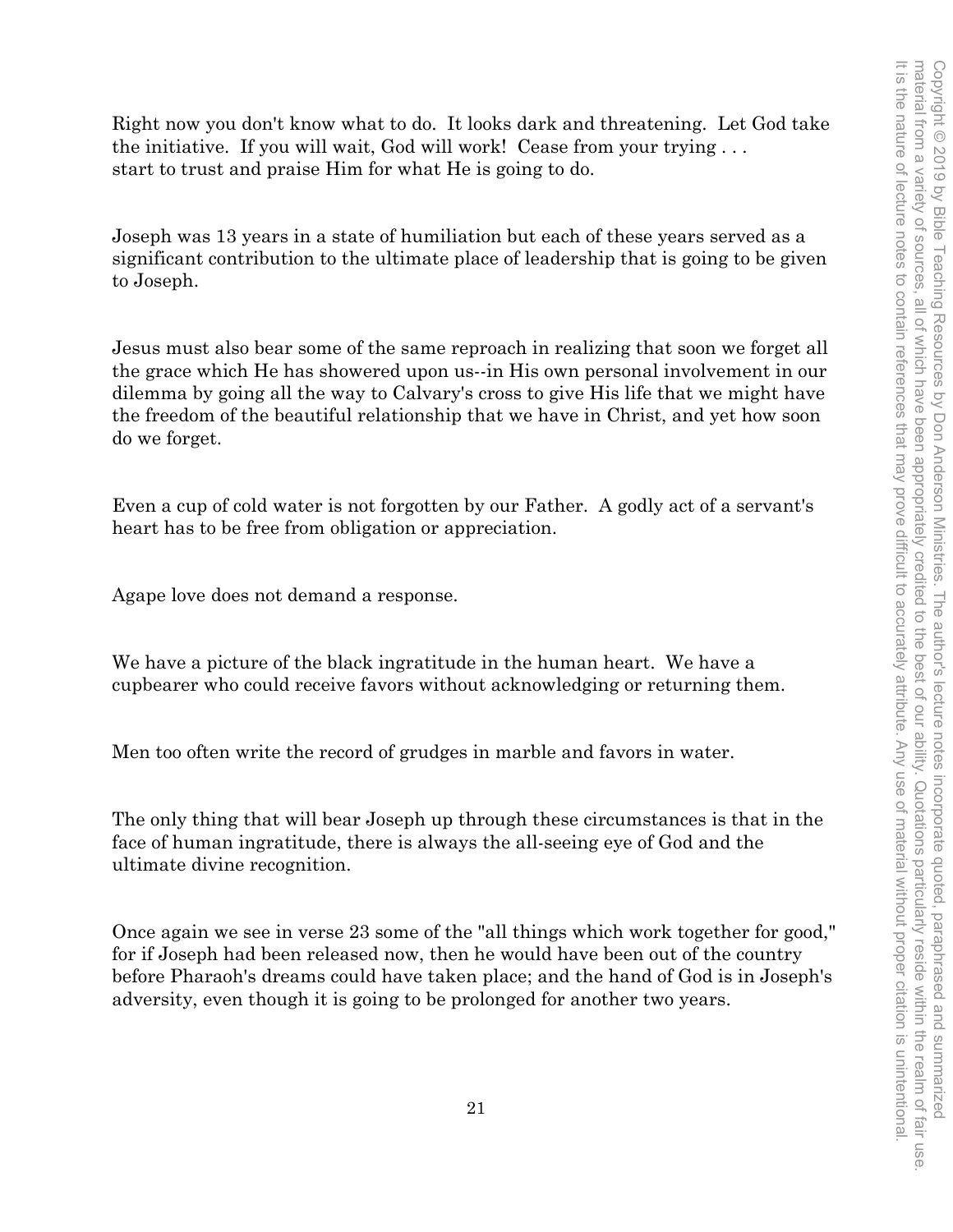We learn that God's way is the wisest; God's time is the best; and God's grace is sufficient.

In all the discipline of life it is of the utmost importance to see but one ordaining overruling will. If we view our imprisonments and misfortunes as the result of human selfishness, our lives will be filled with fret and unrest. It is hard to suffer wrong at the hands of man and to think that perhaps it might have never been. There is a true and more restful view to consider all things as being under the law and rule of God, so that though they may originate in and come to us through the spite and malice of our fellows; yet since before they reach us they have to pass through the environing atmosphere of the divine presence, they have been transformed into His own sweet will for us.

In all of Joseph's troubles his secret power was in his consciousness of the presence of God. This was the key to Joseph's life, especially while he was in prison. God is with the believer, whether the believer realizes it or not. But the realization of God's presence brings peace and joy. It is only when we realize that God will never leave us nor forsake us that we are content to let Him work out His will in our lives.

## (*Has Life Given You a Lemon...Make Lemonade* by Robert D. Foster)

"I do my God my ways commit, and cheerful wait His will; Thy hand, which guides my doubtful feet, shall my desires fulfill."

In 1843 the General Assembly of the Presbyterian Church published their Psalms and Hymns for social, private and public worship. The above verse is taken from the second stanza of the 37th song.

Commit . . . roll it upon God. Leave to Him the right to call the strokes of your life. When you come to a fork in life's road . . . leave the choice to Him. Turning points in big and little decisions allow you to develop the habit of committing your steps to God.

It is not a cowardly way of shifting the problem onto another, nor is it a lazy way of begging life's decisions. God doesn't side-step man's common sense, judgment or brains. These are second. . . His will is first.

Our wishes and plans are to be subordinated to Him.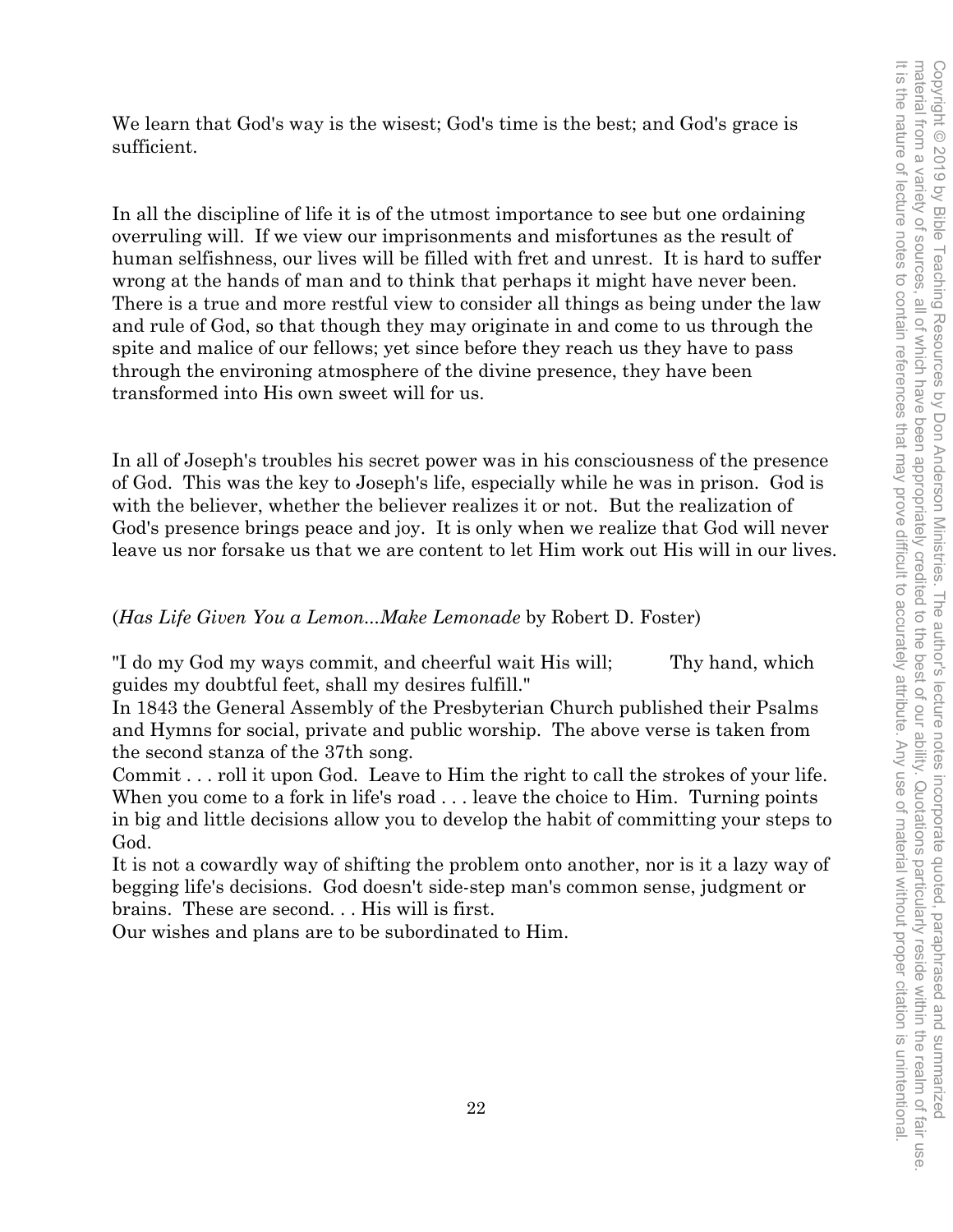#### CONCLUSION:

There are a number of lessons that can come before us in this particular study:

LESSON #1: If you are now going through a time of difficulty or testing, there are three things you should remember:

1. God's way is the best way. He is using these circumstances to bring about the peaceable fruit of righteousness in your life.

2. God's time for deliverance is the best time. He is working out the impossible circumstances for your very best interest. And even though there are lonely years of waiting, God will be on schedule.

3. It is important to remember that His grace is always sufficient for us as we are going through the difficult circumstances.

LESSON #2: We are to put not confidence in man, for man at his best will only fail us. If Joseph had totally depended on him, he would have never been able to understand why he still had to spend two years in prison. Never put your confidence in man.

Psalm 118:8

It is better to take refuge in the Lord than to trust in man.

LESSON #3: We need to learn to wait on the Lord.

All of our plans may seem to be shattered and every door may seem to be closed, But you will be greatly blessed as you wait on the Lord. In your trials you may cry out to the Lord, wondering when the night of your difficulty will pass and the morning of blessing will appear. But God promises to bless those who wait upon the Lord. "He shall renew their strength. They shall mount up with wings as eagles, they shall run and not be weary, and they shall walk and not faint.

LESSON #4: We have learned that it is necessary to be faithful in the presentation of the message of death and deliverance. It is more important to give God's message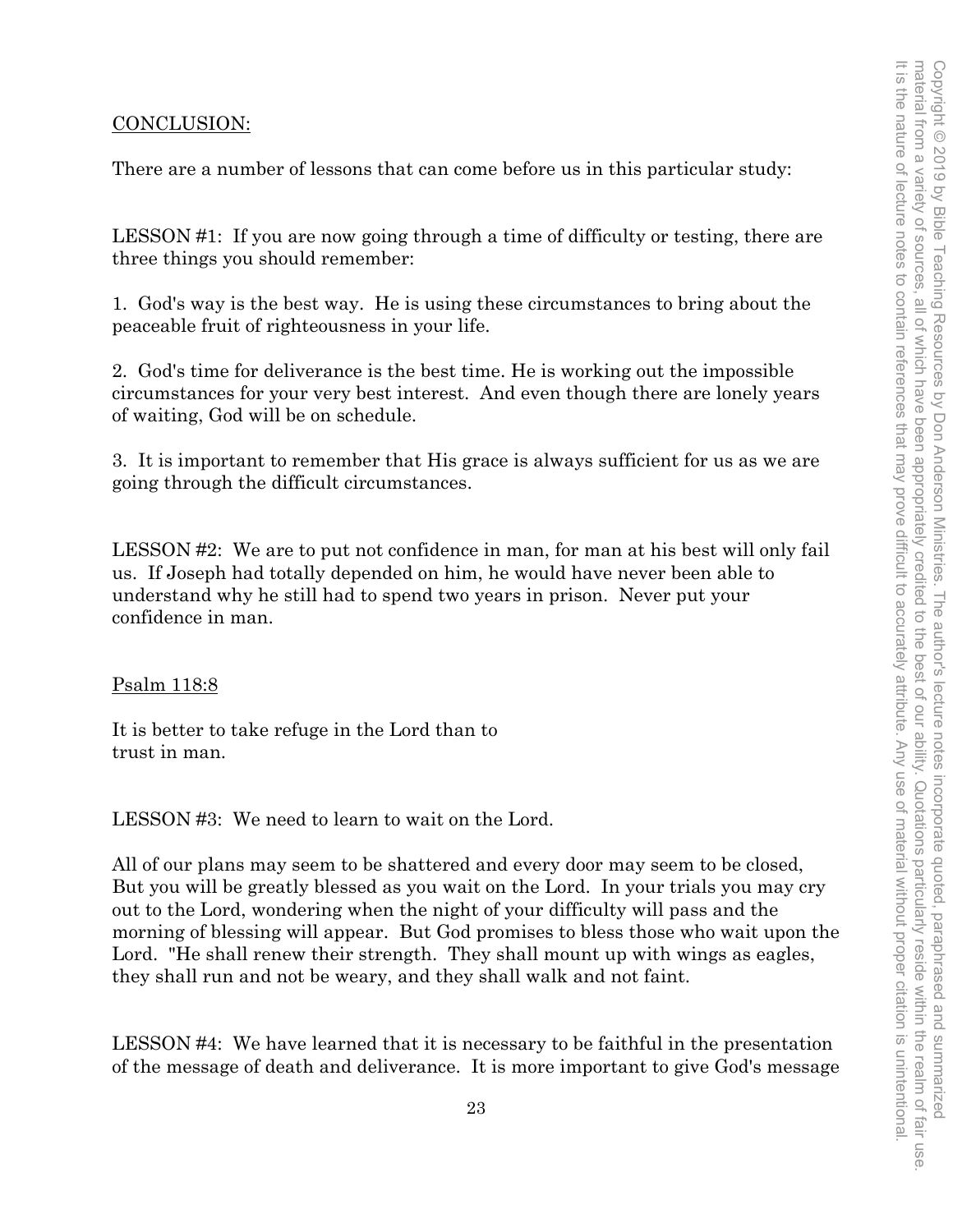than it is to be approved by man.

LESSON #5: The cure for bitterness in our relationships with each other is to see God providentially using the human vehicle to the accomplishment of His purpose, and thus Joseph is triumphant in his relationship with Potiphar.

LESSON #6: Never let circumstances affect the divine relationship.

LESSON #7: God often uses the little insignificant happenings in our lives to the ultimate accomplishment of His purpose.

LESSON #8: The closer expectations and anticipations are to reality, the happier you are going to be.

In this particular study there are two camps: the camp of deliverance and the camp of death.

The camp of deliverance is represented in the cupbearer, whose dream spoke of deliverance.

The camp of death is seen in the baker who three days later met his demise.

My deep concern is: Do you know Jesus Christ as your personal Savior?

Have you stepped out of death and into life?

### Romans 5:12

Wherefore, as by one man sin entered into the world, and death by sin, and so death passed upon all men, for all have sinned.

Jesus Christ has come to bring life and to bring life abundant to those who are willing to receive Him.